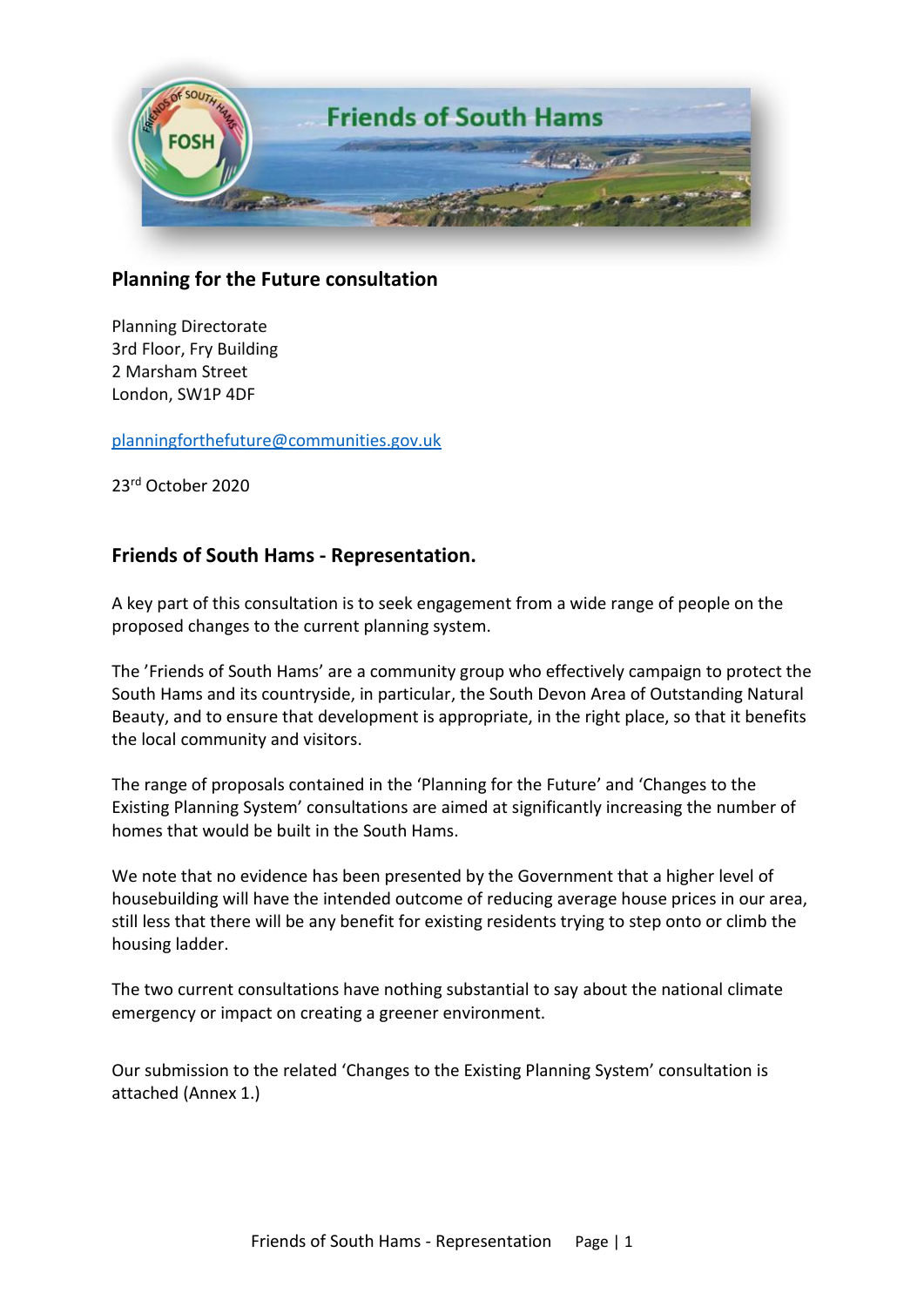

# **Planning for the Future Consultation**

# **Pillar One – Planning for Development**

#### **Q1. What three words do you associate most with the planning system in England?**

1.1 'Protects' – 'Public 'Interest'

### **Q2. Do you get involved with planning decisions in your local area?**

2.1 Yes

#### **Q3. How would you like to find out about plans and planning proposals in the future?**

3.1 Other: A mix of all appropriate media to ensure full democratic involvement by the community. We do not believe these proposals will make it easier for people to contribute their views to planning decisions since the reforms propose to remove the key submission stage of the planning process when applications are subject to public consultation and decided by the local planning authority. Only 'protected' areas would appear to retain an open consultation period.

#### **Q4. What are your top three priorities for planning in your local area?**

- 4.1 Increasing the affordability of housing
- 4.2 The environment, biodiversity and action on climate change
- 4.3 Other: Democratic, accountable, transparent decision making. Communities have a right to participate in plans and decisions on planning proposals. The planning system should serve the public interest, not favour one sector, such as a landowner or developer.

#### **Q5. Do you agree that Local Plans should be simplified in line with our proposals?**

5.1 No.

5.2 We believe that removing the opportunity for the community to comment at the outline planning application stage on sites allocated for growth in plans will reduce the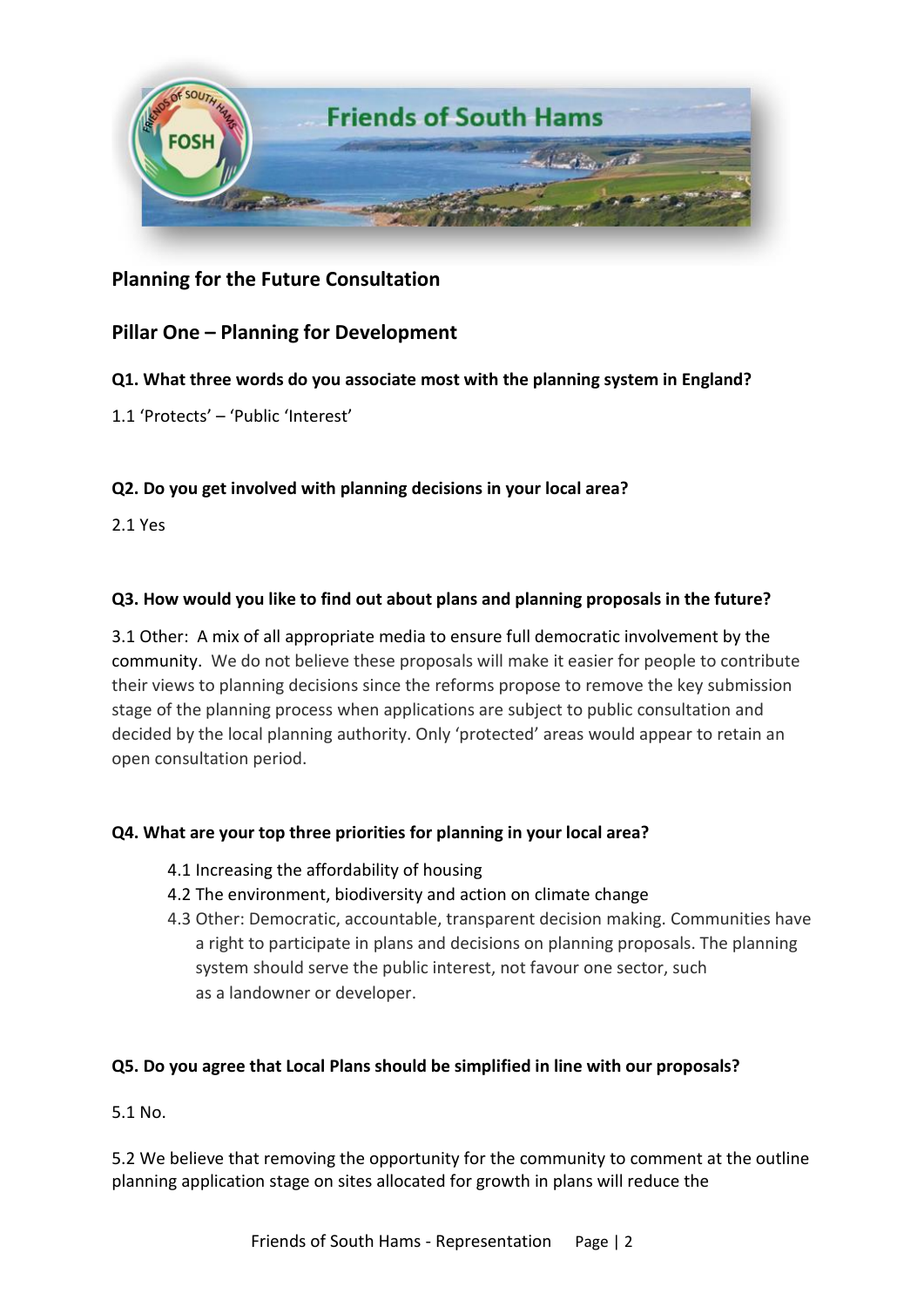

communities' input into planning proposals affecting their areas, and significantly reduce local democracy.

5.3 To deliver new homes while meeting objectives for healthy, resilient communities, the net-zero carbon 2050 target, wildlife and the natural environment, Local Plan policies must be both detailed and tailored to the needs of the South Hams

5.4 Conferring a 'permission in principle' or 'presumption in favour of development' within growth and renewal areas risks leaving only the 'protected areas' with a fully functioning system of planning and development control.

5.5 It is proposed to have community-led housing developments in growth areas. We believe that community-led development should happen more widely, not just in areas envisaged for growth and not just for housing.

5.6 We believe that local authorities should retain the same level of flexibility to set development management policies as under the current Local Plans system and not be restricted in this as the consultation paper proposes. In our view, this should be supported by a strengthened National Planning Policy Framework (NPPF) which empowers, rather than restricts, planning authorities and communities to manage development in their area in line with local needs and in a way which responds effectively to the climate and ecological crises.

5.7 We are also concerned about the loss of local democracy in the identification of growth areas. Significant amounts of technical work will be needed at the plan-making stage if site allocations are to have automatic outline planning permission. Proposals may require Environmental Impact as well as Strategic Environmental Assessment.

5.8 There is no indication of whether minerals and waste planning are to be included within the new approach or whether they should continue to be planned for separately. Minerals, in particular, have to be worked where they are found, which does not fit easily within the three zoning categories proposed.

**Q6. Do you agree with our proposals for streamlining the development management** content of Local Plans, and setting out general development management policies nationally?

6.1 No.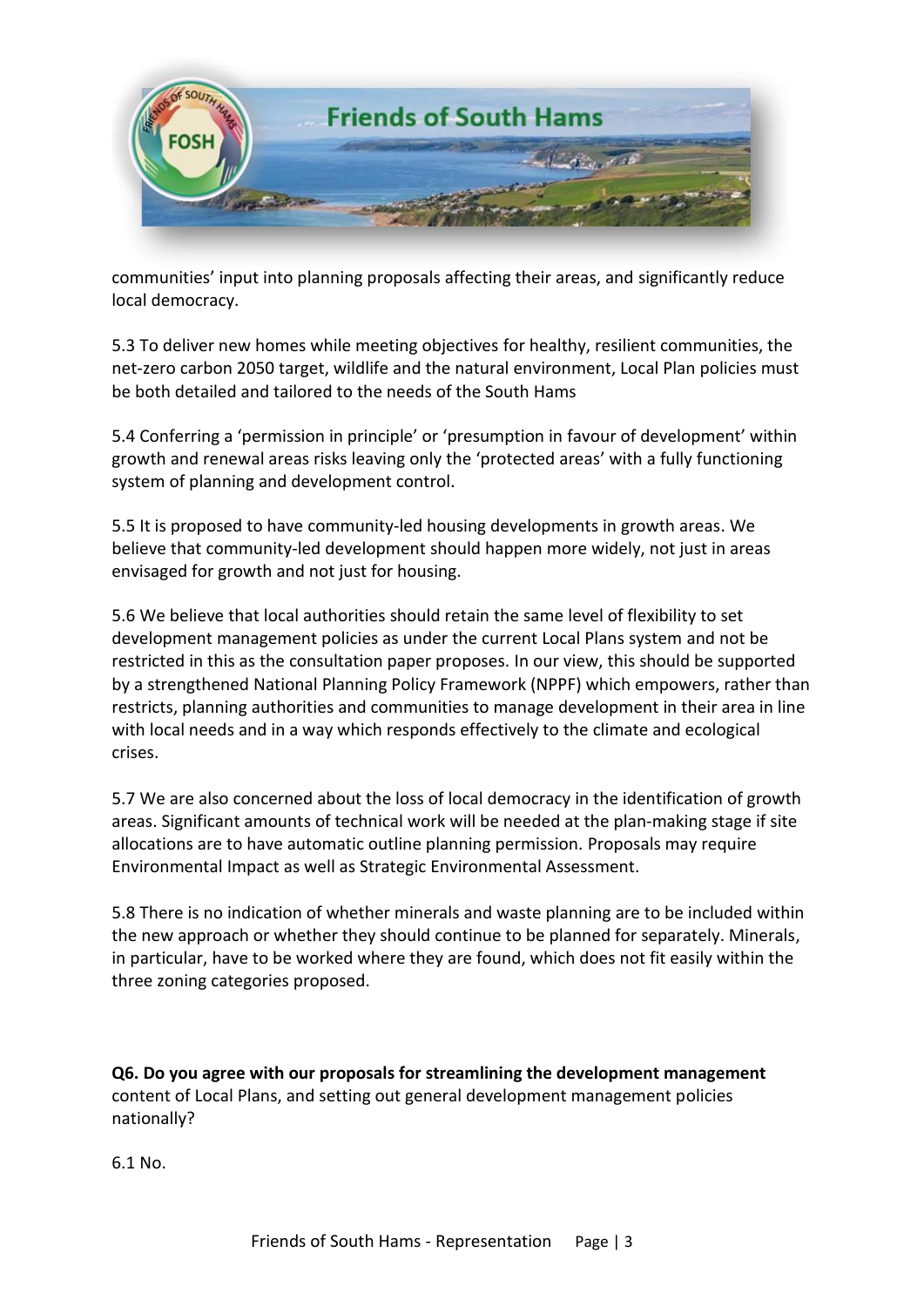

6.2 These proposals would take away control from local communities and the councils who support them. Local Plan policies have to be detailed and tailored to local circumstances, to meet objectives on climate change, the natural environment, green space, local economy and affordable housing.

6.3 The White Paper proposals to reduce the development management function outside protected areas. This will mean local people and elected councillors will have less say over what development takes place. This is anti-democratic.

6.4 In our opinion, automatic digital screening is not yet a substitute for human judgment for many planning matters which require careful consideration and appraisal. We would be concerned that such an approach could lead to the approval of schemes without appropriate scrutiny.

6.5 Planning decisions often involve the use of professional judgement and local knowledge to assess and weigh up the material factors in a case and are rarely just a simple decision about whether it aligns with policy or not. Many proposals have the potential to impact on protected areas and heritage assets and their setting.

6.6 One of the reasons for repeating national policy in local plans is that the legislative weight of the development plan does not apply currently to national policy. We recognised that the proposals would reduce some duplication and help to make plans shorter but, there will be situations when a local policy approach is important.

**Q7 It is proposed that the sustainability appraisal would be abolished and replaced with a simplified process. The Duty to Cooperate will be removed, and there will be a slimmeddown deliverability test at an examination**.

7.1 We believe that any replacement appraisal must be robust and focused on achieving positive outcomes for promoting sustainable development. Removal of the Duty to Cooperate has delayed plan-making and has not worked to achieve housing numbers. There still needs to be strategic planning to make decisions about where growth and infrastructure should be focused, and how cross-boundary issues will be addressed.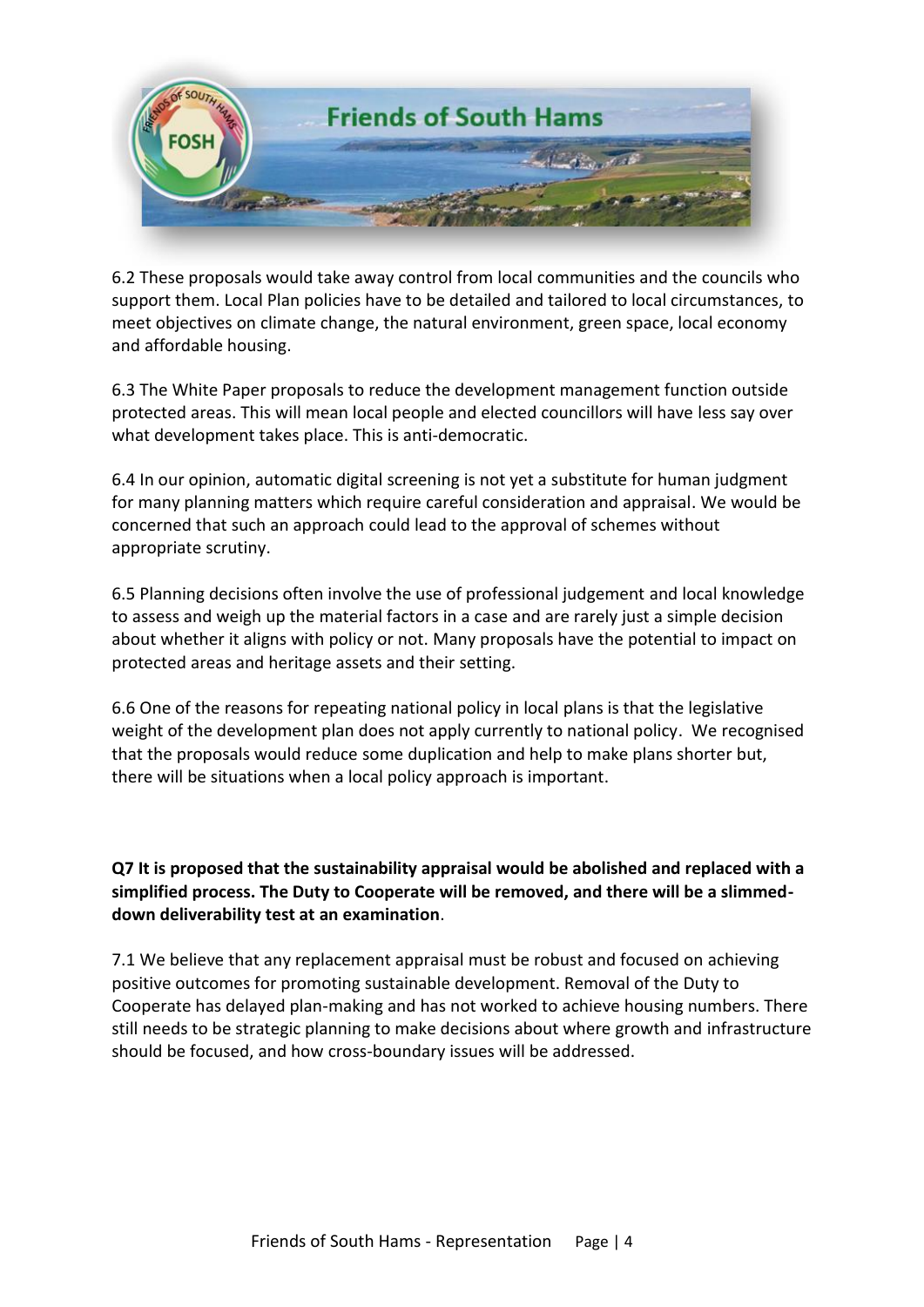

**Q7(a) Do you agree with our proposals to replace existing legal and policy tests for Local Plans with a consolidated test of "sustainable development", which would include consideration of environmental impact?**

7.2 No.

7.3 The proposal is for a single statutory 'sustainable development' test to ensure plans strike the right balance between environmental, social and economic objectives". We believe that sustainable development should be about integrating environmental, economic and social objectives. In our view, there will still be a need for a Strategic Environmental Assessment of plans.

7.4 We believe that Local and Neighbourhood Plans should continue to be subject to Strategic Environmental Assessment. National planning policy should undergo Strategic Environmental Assessment or a similar exercise, to ensure environmental effects are appraised and alternatives considered and subject to public consultation.

### **Q7. (b) How could strategic, cross-boundary issues be best planned for in the absence of a formal Duty to Cooperate?**

7.5 Through a locally accountable, democratic, strategic planning tier. Currently, this is only available in those parts of the country where an elected mayor or combined authority has planning powers or authorities choose to work together strategically.

# **Q8. (a) Do you agree that a standard method for establishing housing requirements (that takes into account constraints) should be introduced?**

#### 8.1 No

8.2 Binding targets dictated by the central government would remove any debate about housing targets from local plan examinations, and would also remove the current requirement to consider unmet housing need from adjoining areas, under the 'duty to cooperate'. However, it would also remove informed local democratic input into the housing number for the area.

8.3 There is no detail in the proposals as to how the housing numbers figures would be worked out or how environmental constraints would be considered. We believe this is of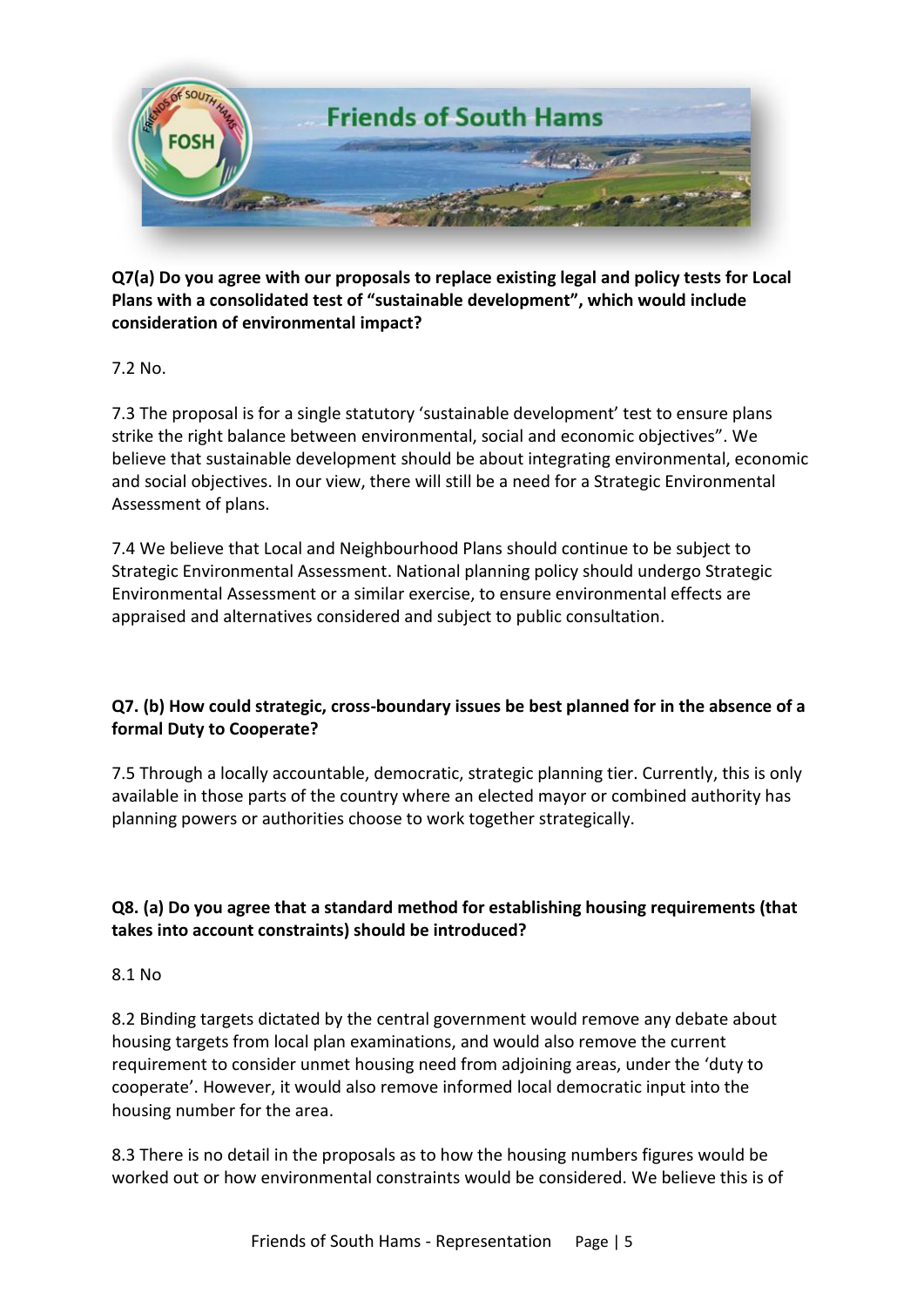

particular importance to the South Hams where development can have significant adverse impacts on highly sensitive landscapes, internationally protected areas, nature conservation sites, the South Devon Area of Outstanding Natural Beauty, and the designated coast.

8.4 We believe that the distribution of development must be based not only on data but also on an agreed strategy for how areas should grow and the infrastructure needed to support them.

8.5 We firmly believe that planning for housing is best done locally, in light of local needs, aspirations and different places capacity to accommodate development. Areas with the greatest affordability constraints, where house prices are most expensive compared with incomes, are not necessarily the most sustainable locations to develop, yet under the proposed approach they would have to plan for more homes than otherwise.

8.6 It is our view that the housing calculation should provide clarity about the type of homes required for different groups drawing on local evidence and any planning system changes should place greater responsibility on developers to contribute fairly towards meeting housing needs by removing current 'viability' and other loopholes.

8.7 The housing delivery test appears to penalise local authorities. They cannot force developers to build on land which has planning permission. It is also of great concern to us that the presumption in favour of sustainable development would become more like a presumption in favour of development. We believe that these aspects of the planning system should work to the wider public benefit, rather than in favour of the development industry.

### **Q8. (b) Do you agree that affordability and the extent of existing urban areas are appropriate indicators of the quantity of development to be accommodated?**

8.8 No.

8.9 The capacity of places to accommodate sustainable development should be the primary objective. Simply building more homes won't make them more 'affordable' as developers are unlikely to supply the market to a level that would make house prices fall. The quantity of development planned for should be based upon an assessment of local need and places capacity to accommodate development sustainably.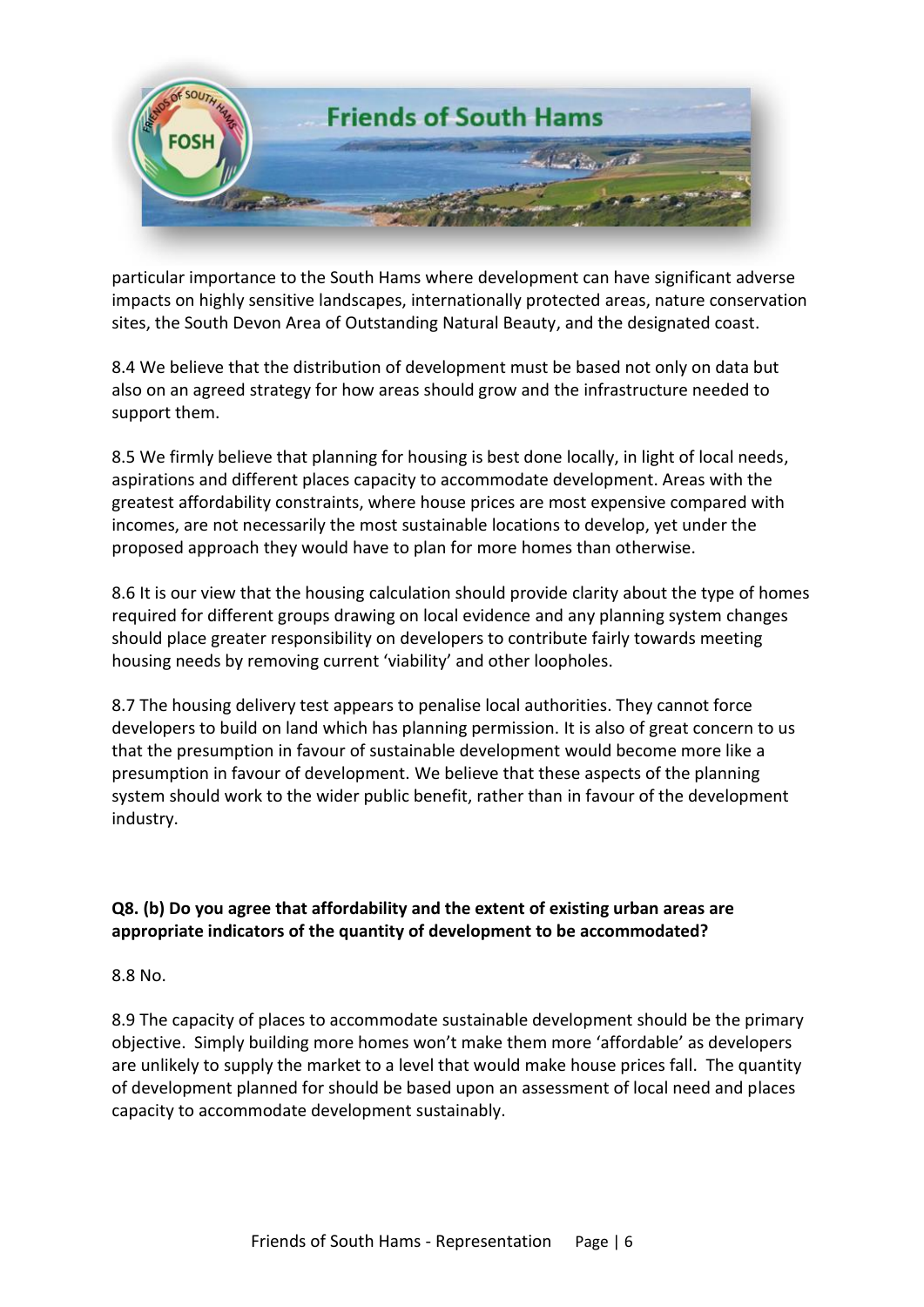

**Q9 (a). Do you agree that there should be automatic permission in principle for areas for substantial development (Growth areas) with faster routes for detailed consent?** 

9.1 No.

9.2 We believe there should be no automatic permission granted, especially not for 'substantial development'. These developments require more scrutiny of proposals, not less.

9.3 Development proposals should continue to be decided by way of a planning application. The planning application process provides for democratic public scrutiny. This is a prerequisite for robust, fair planning outcomes. Under automatic permission in principle, this stage would be omitted and therefore the procedure for approval would be less fair, and potentially less rigorous. it is doubtful whether a streamlined system is achievable in practice without compromising the quality of developments coming forward and the community involvement in planning.

# **Q9(b). Do you agree with our proposals for the consent arrangements for Renewal and Protected areas?**

9.4 No.

9.5 It is our view that the planning application process provides for public, democratic scrutiny. This is a prerequisite for robust, transparent and fair planning outcomes and should be retained. For renewal areas, a presumption in favour of development would apply and therefore it is not clear that provision for the same level of public, democratic scrutiny by way of a planning application as we have now would continue.

9.6 This stage must be retained and enhanced to ensure at least the level of scrutiny and public participation in decisions remains as under the present arrangements. Without these safeguards, the procedures for approval under the reforms risk being less fair, and less rigorous.

9.7 Removing the opportunity for people to comment at the outline application stage would reduce local democratic involvement. While 'front-loading' of this engagement at planmaking stage is proposed, this would be very difficult to achieve within the restricted timescale set out for local plan preparation.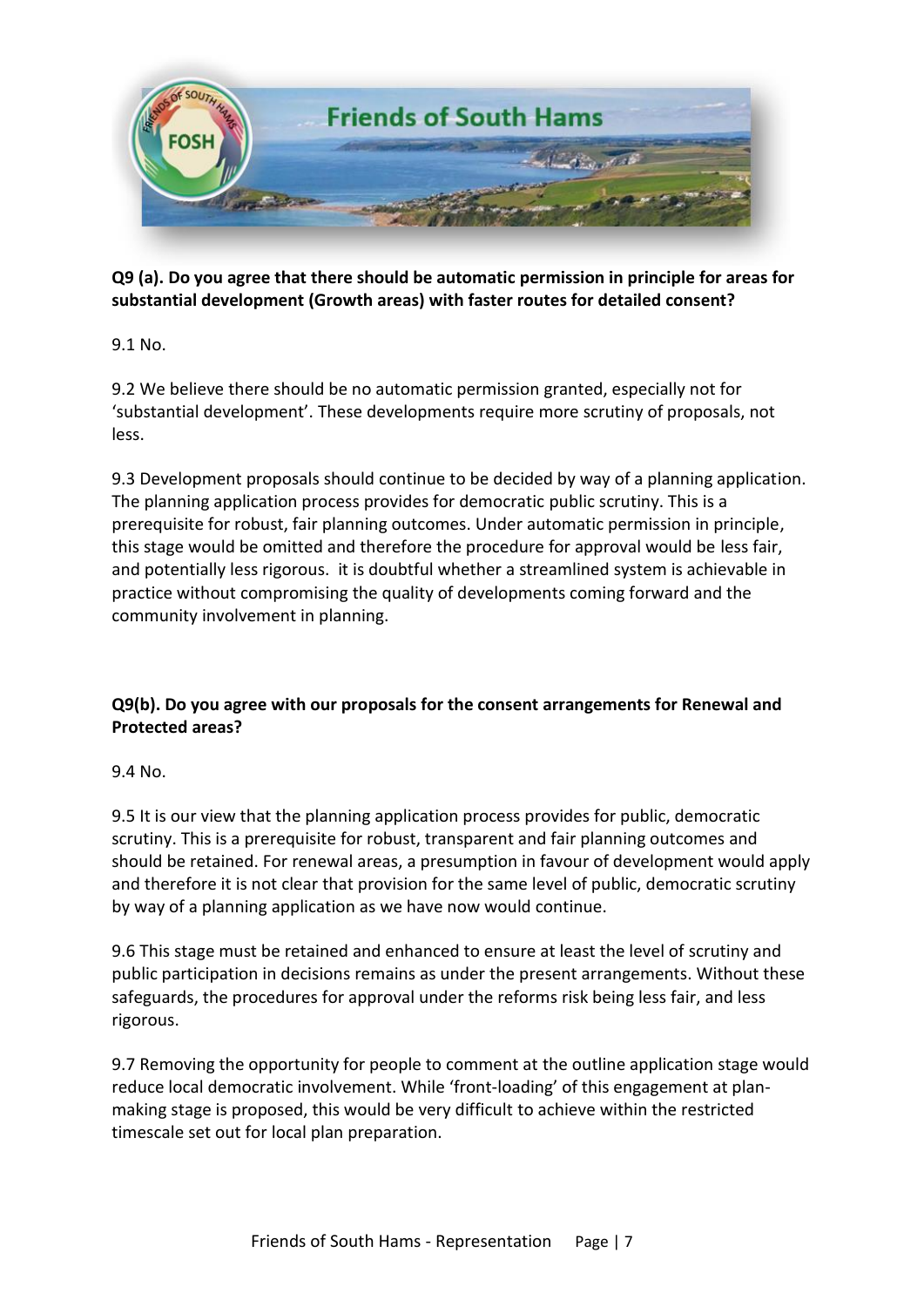

9.8 Where a departure from the plan was proposed by a developer, a full planning application process would be required and this would be decided based on consideration of national planning policy. There is a significant lack of detail about how this process would work. What level of departure from the Local Plan would require a planning application? Would there be a right of appeal? The reliance on national planning policy involves further centralisation of the planning system, removing local democracy from the decision-making process.

9.9 Decisions on new settlements could be made by the Nationally Significant Infrastructure Projects regime, rather than locally. If a local authority supports the delivery of a new community within its area, decisions about its form and design should be managed locally. Changing this to a national decision further removes local democracy from the process.

### **Q9(c). Do you think there is a case for allowing new settlements to be brought forward under the Nationally Significant Infrastructure Projects regime?**

#### 9.1.1 **No.**

9.1.2 New settlements should be seen as a last resort after all other options, such as redevelopment and urban extensions have been considered and exhausted first. Planning should remain in the hands of democratically elected authorities.

#### **Q10. Do you agree with our proposals to make decision-making faster and more certain?**

10. No.

10.1 The amount of information required to assess a scheme will depend on its size and complexity and impacts so it is important that in any move to standardise documents these are taken into account. For larger schemes, such detail is needed due to the complexity and impacts of such proposals.

10.2 We object to the consultation paper's suggestion that detailed planning decisions be delegated to planning officers where the principle of development has been established. Public participation and democratic scrutiny are integral to our current system and necessary for decisions to be fair, transparent and robust. Under the reformed system as proposed the democratic scrutiny and public participation that occurs with specific planning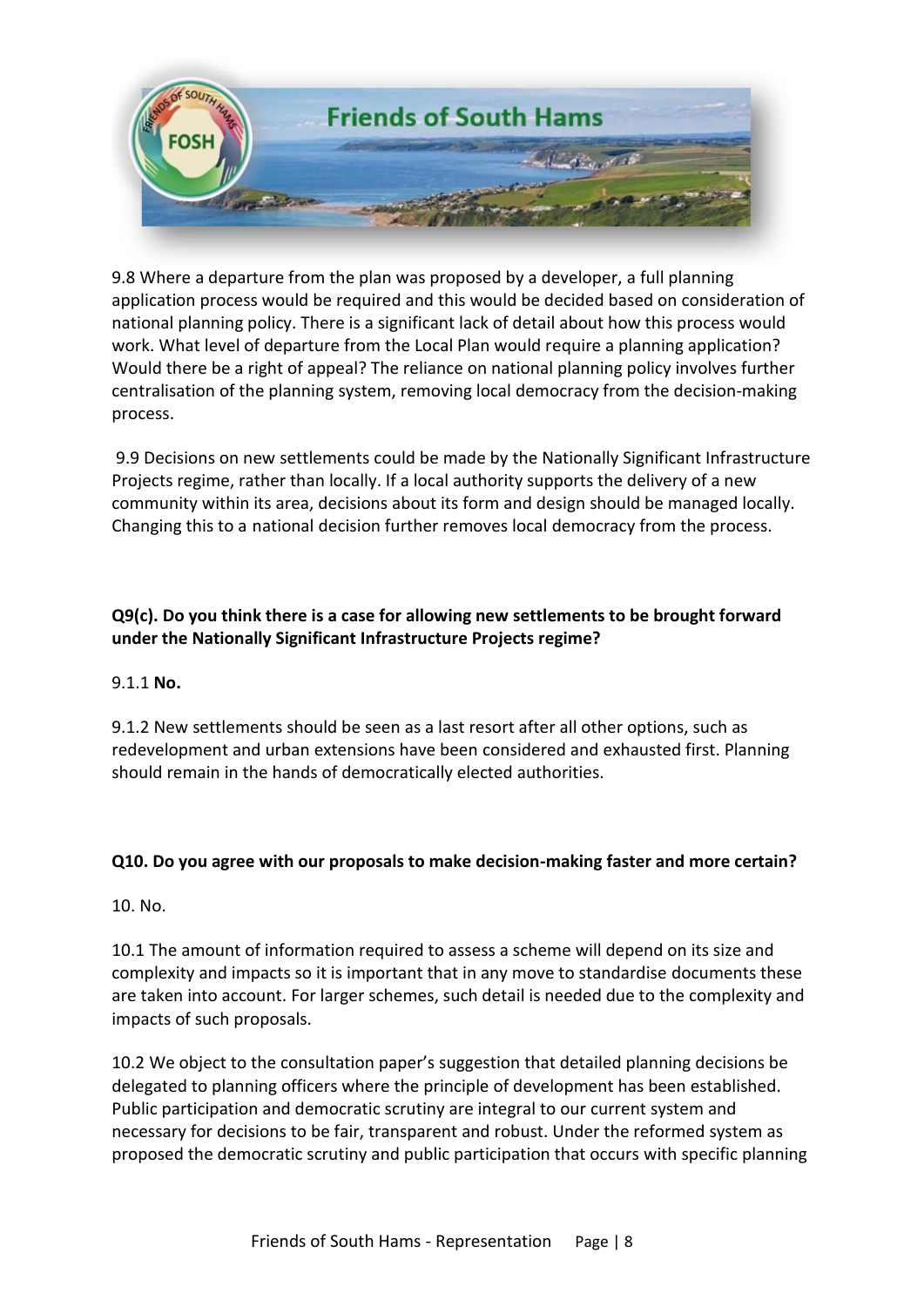

proposals — a key feature of the current system would be lost. We do not believe this is acceptable.

### **Q11. Do you agree with our proposals for digitised, web-based Local Plans?**

11. Concerning the proposal for greater digitalisation of the application process to make it easier for applicants, it is important that any automation of the process be restricted to routine, simple elements and should not substitute for human judgment or replace the need for public participation and deliberation by way of a development planning committee.

11.1 Planning decisions often involve consideration of complex interrelated matters which cannot be dealt with by a consideration of rules. There is a need to weigh up the benefits of a proposal against the harm. Often the detail of any harm can be complex and therefore limiting justification for a proposal to 50 pages and standardising technical information runs the risk of removing the ability for full consideration of issues. Standard national conditions do not necessarily reflect local issues and the preferred local way of addressing them.

11.2 Greater use of digital technologies is needed, however face-to-face communication, inperson events and access to hard copy documentation also matter. In-person events provide for a level of engagement and discussion that may not be achievable through digital technologies. Both types of communication are needed.

#### **Q12. Do you agree with our proposals for a 30 – month statutory timescale for the production of Local Plans?**

12. We disagree with the simplified role envisaged for Local Plans and Neighbourhood Plans. These should continue to set out detailed policies tailored to the circumstances and opportunities of the local area.

12.1 The greater reliance on digital means of communication will potentially disadvantage older people, those in deprived areas and those with certain disabilities. Standardisation of local plans also removes the potential for local innovation and distinctiveness.

12.2 All areas must have and maintain up-to-date Local Plans to guide decisions on new development. This should be achievable in a period of two and a half to three years, subject to planning departments and the Planning Inspectorate having the necessary resources to work to this swifter timescale. The 20% reduction in planning resources that has happened during the last ten years would have to be reversed.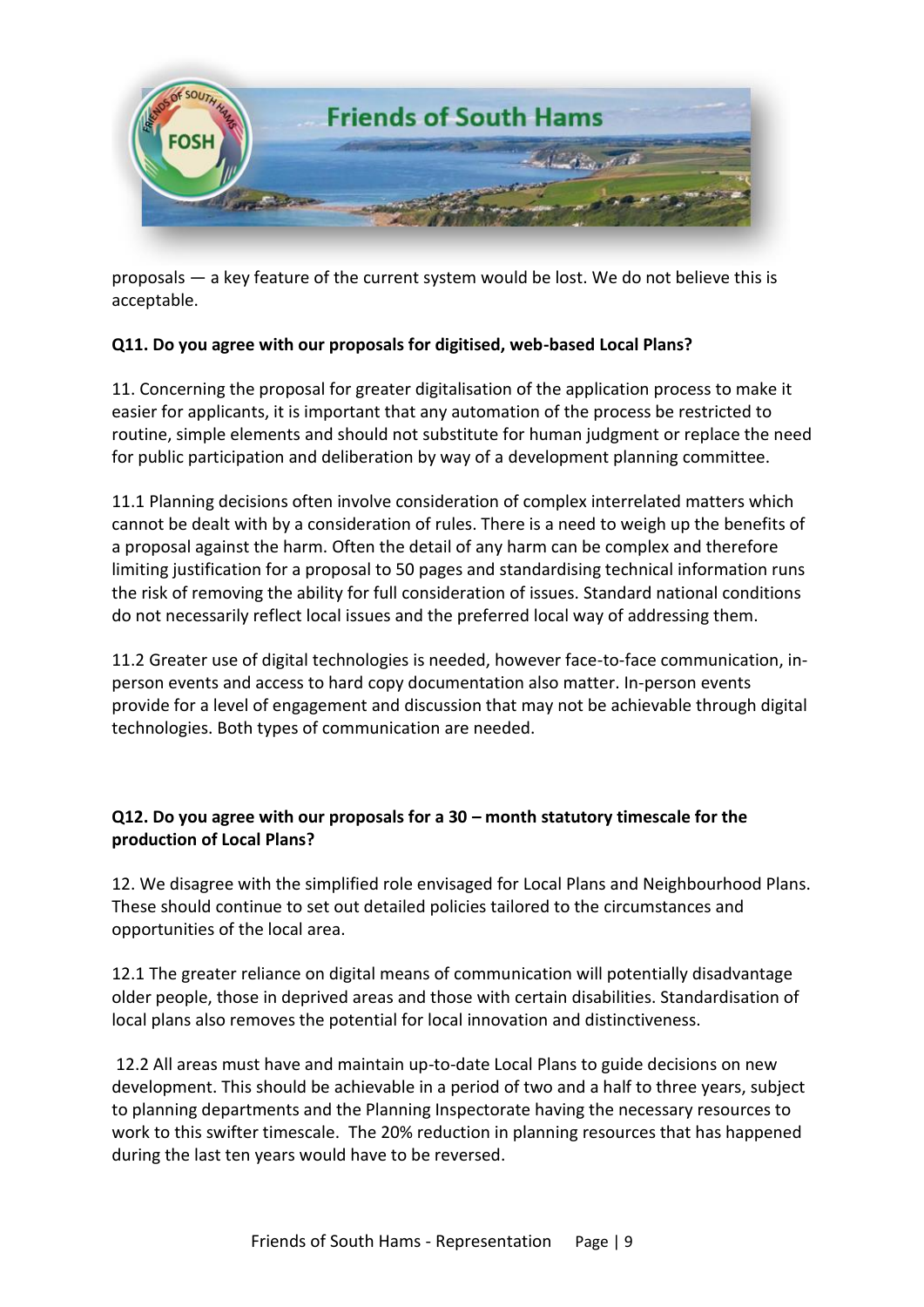

12.3 We are also concerned that, under 'alternative options' the possibility of removing the 'right to be heard' is mentioned. Maintaining the right to be heard is essential if communities are to retain a meaningful influence and role in plan-making. This right enables individuals and groups to engage in person alongside other stakeholders and provides for thorough public scrutiny of policies, evidence and proposals. The deliberation and discussion that occurs at examinations in public help foster consensus and ultimately leads to better thought out plans and policies.

12.4 The proposed restricted timescale would severely limit the front-loading of community engagement that could take place. Significantly more technical evidence would be needed to support a local plan if its proposals were to be granted automatic outline permission, and this would also be difficult to achieve within the indicated timescale.

### **Q13. (a) Do you agree that Neighbourhood Plans should be retained in the reformed planning system?**

13. Yes.

13.1 Neighbourhood Plans have a role to play in setting local policies tailored to the needs of their neighbourhood and can foster community ownership of and engagement with planning. We believe the role of Neighbourhood Plans should continue as now or be enhanced, not restricted in the manner the reforms propose.

### **Q13. (b) How can the neighbourhood planning process be developed to meet our objectives, such as in the use of digital tools and reflecting community preferences about design?**

13.2 By empowering communities to draw up Neighbourhood Plan policies that require development to be zero carbon, nature friendly and meet requirements for affordable housing, workspaces, community facilities and other land use needs, in particular community-led schemes and initiatives. The design preferences of the community should be reflected in the Neighbourhood Plan where communities would like this, but so should these broader planning considerations which should continue to be integral to the Neighbourhood Plan process rather than omitted or constrained along the lines the consultation paper proposes.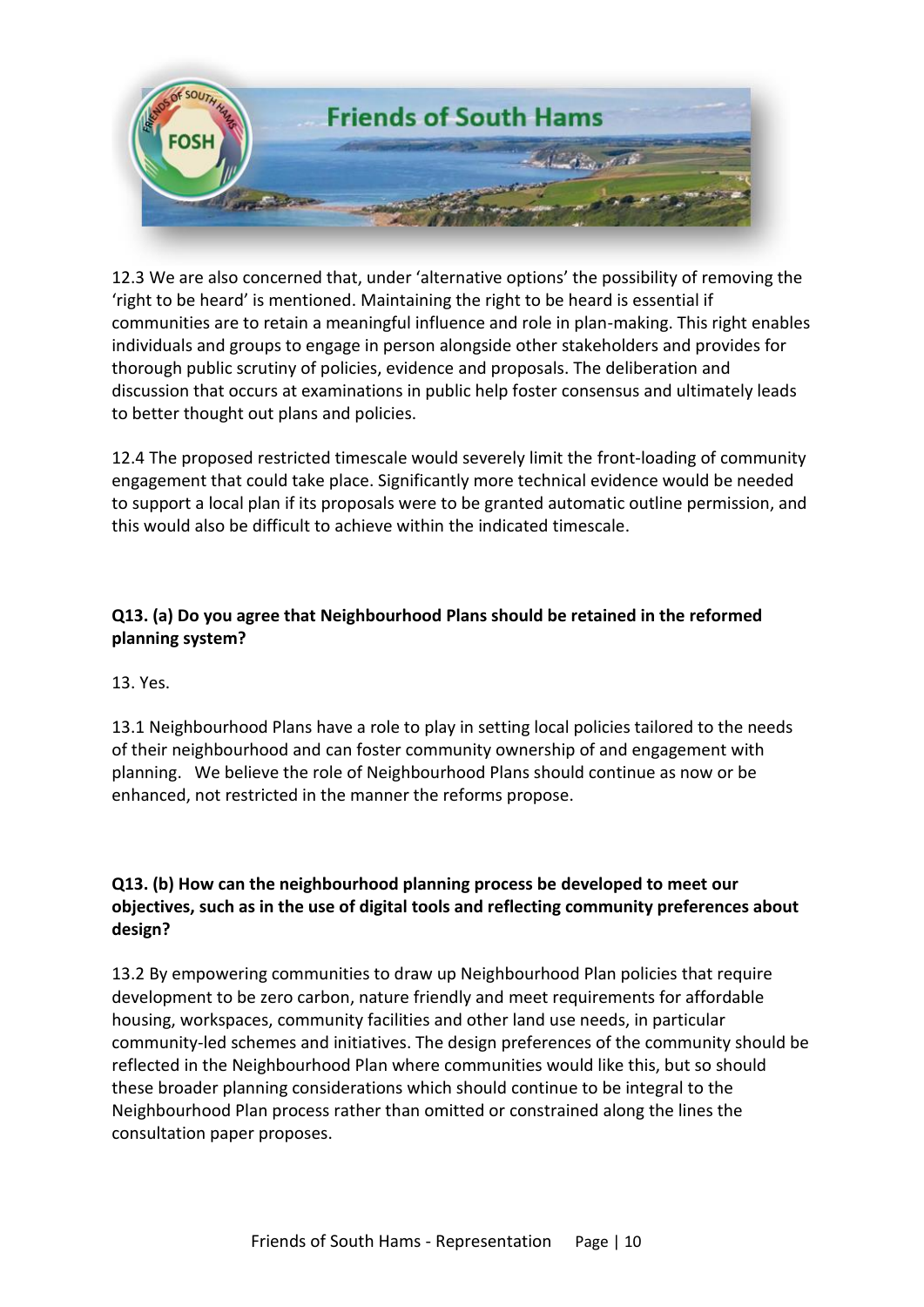

13.3 We think it would be important to clarify the community's role in the zoning system proposed for local plans, including whether they would be able to change zoning or whether they would be focused on local design codes. Neighbourhood plan groups would need support in developing more digital approaches.

### **Q14. Do you agree there should be a stronger emphasis on the build-out of developments? And if so, what further measures would you support?**

14. Yes.

14.1 Measures to address excessive land banking are needed. Developers should be required to implement the planning permissions they already have and measures identified to achieve faster build-out of developments where needed.

14.2 While the variety of development types within a site is one of the factors that can affect delivery, there are others, including market absorption rates and the reliance on the development sector for infrastructure provision. Delays in house building nationally are not all due to the planning system. We suggest that the recommendations in the Letwin Report, which address this contentious issue, are reconsidered.

# **Pillar 2: planning for beautiful and sustainable places**

### **Q15. What do you think about the new development that has happened recently in your area?**

15. We believe that by engaging in the planning process, particularly at the application consultation stage, that the Friends of South Hams and the local community have succeeded in helping to ensure that the right developments have been built in the right places and that inappropriate proposals, which would have harmed the sensitive and designated landscapes in the South Hams have been, in many instances, avoided. In other cases, we have contributed to the improvement of developments, in the public interest.

### **Q16. Sustainability is at the heart of our proposals. What is your priority for sustainability in your area?**

16. Very little new development is truly sustainable, or are zero-carbon, nature friendly with sufficient affordable housing and workspace, accessible green space served primarily by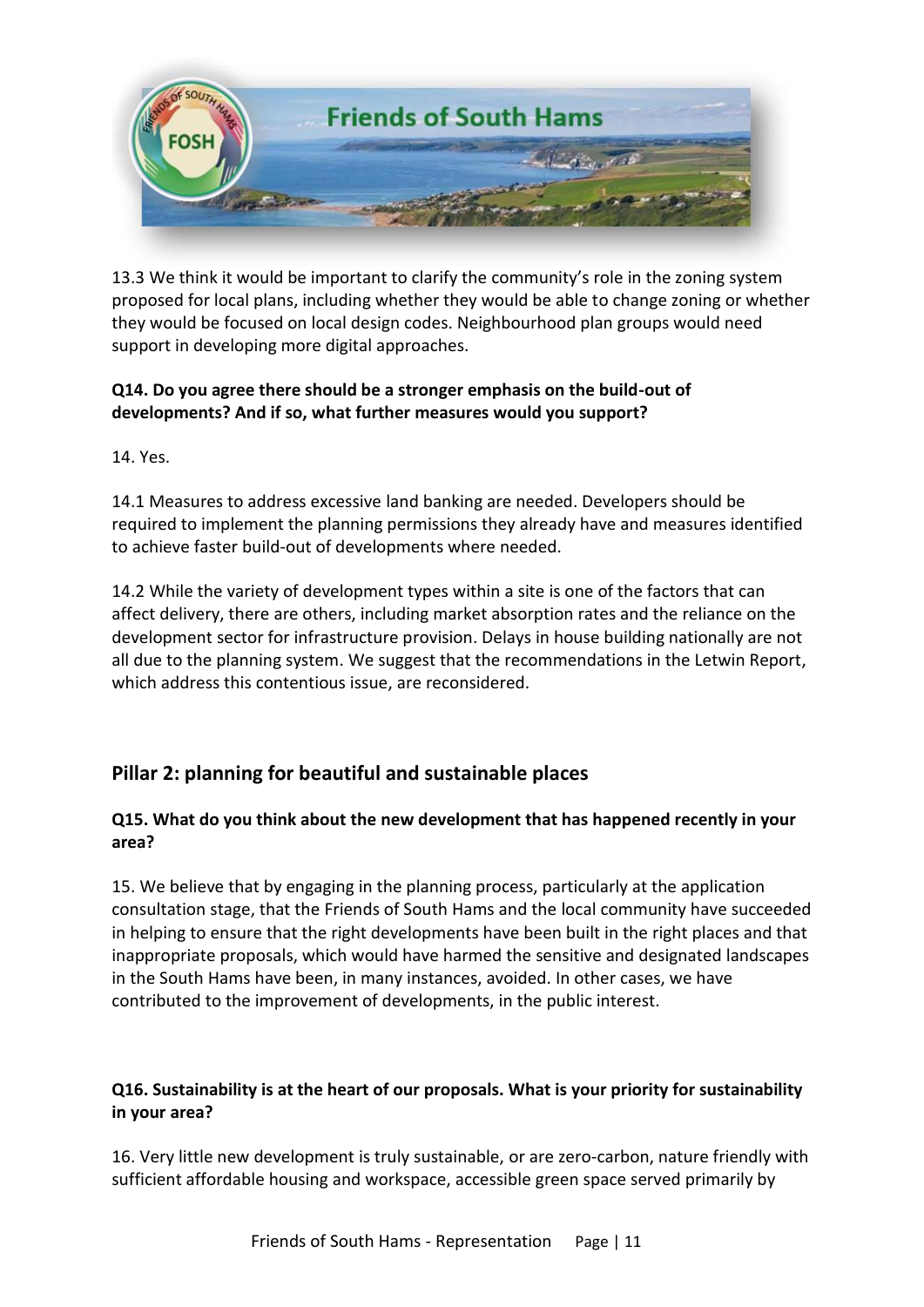

public transport, walking and cycling. New housing developments are often delivered on the outskirts of our towns and villages, served by private cars, with limited provision of new green space, integration with public rights of way, cycle paths etc. This has to change if the government is serious about tackling the climate and ecological emergency and planning for green, and socially fair post-COVID and Brexit recovery.

### **Q17. Do you agree with our proposals for improving the production and use of design guides and codes?**

17. The increased emphasis on design quality is welcome. Design codes can, however, be a relatively inflexible means of achieving quality, and master-planning requires the consideration of a wide range of factors other than appearance – in particular, the practicalities of development, such as the timing of infrastructure provision, mitigation against potential harm to protected landscapes, coastlines or heritage assets. These are often the matters over which a great deal of time and evidence is required before balanced decisions can be made.

17.1 We believe local design codes will be important to ensure that local character and context is reflected in new development but will require significant resourcing and training. The preparation of design codes and masterplans, particularly bearing in mind the importance of community engagement in the process, will take time, not necessarily making the system faster as envisaged in the proposals. Design codes need to include the design and management of green space and the public realm, not only the design of buildings.

17.2 Greater use of design guides and codes could potentially play a helpful role, depending on what they contain and the extent to which development follows the guidelines set out. Such guides and codes should have a sustainable design, energy efficiency and sustainable transport embedded within them, including maximum parking standards, cycle storage, charging points, and so on.

17.3 Codes may have some potential to help secure better-designed development, but need to be seen within the broader context of planning impacts and wider objectives such as the climate and ecological crises and need for a fair, green recovery. For example, allowing major new housing development on greenfield sites on the edge of our towns and villages makes a transition to more sustainable transport modes harder to achieve; as reliance on the private car is embedded as a necessity from the outset. This in turn leads to houses with no front gardens but parking spaces, leaving little or no room for trees, nature or greenery.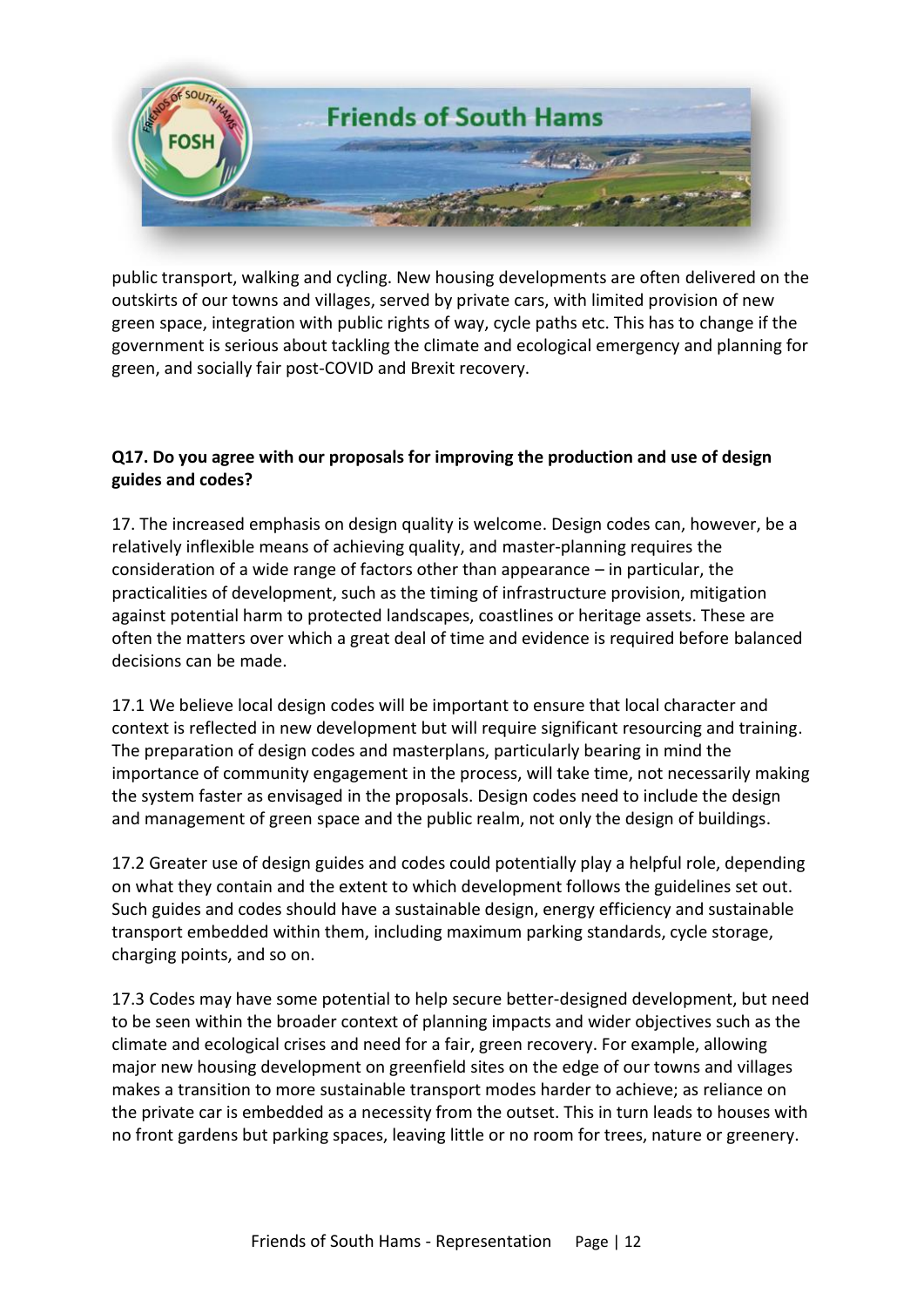

### **Q18. Do you agree that we should establish a new body to support design coding and building better places and that each authority should have a chief officer for design and place-making?**

18. Not sure.

18.1 Concerning setting up a new body to support design coding, without further information on the nature of such a body and powers they are to be given, it is not possible to answer this question.

18.2 We believe it would be helpful for local authorities to have a chief planning officer, given the crucial role of planning in managing the development and land use in the public interest. Design and place-making are fundamental to good planning outcomes. Greater emphasis needs to be placed on planning for zero-carbon, resilient development and ensuring we have a planning system enabled and properly resourced at a local level to deliver this.

### **Q19. Do you agree with our proposal to consider how design might be given greater emphasis in the strategic objectives for Homes England?**

19. Yes.

19.1 Measures to embed design quality and environmental standards in Homes England's activities and programmes of work would be welcome.

#### **Q20. Do you agree with our proposals for implementing a fast-track for beauty?**

20. No.

20.1 While good design matters, many factors determine whether a development is sustainable in terms of impact on the environment and the host community. A fast track process would not be subject to the level of scrutiny required to fully assess the impacts of a proposal.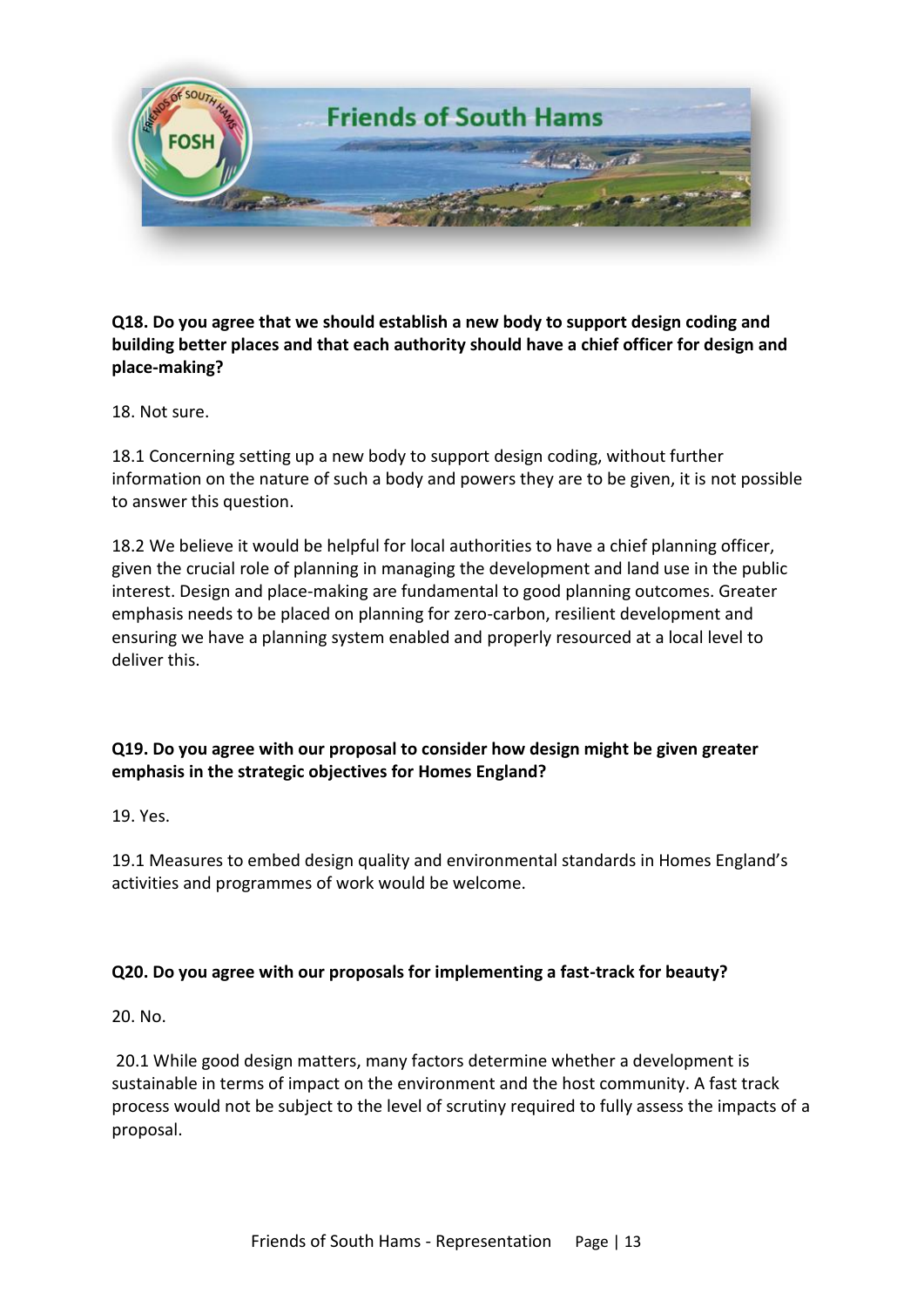

20.2 A 'beautiful' development is not necessarily a sustainable one, and that should be a minimum requisite (to include zero-carbon, nature friendly), along with compliance with Local Plan policies, for any 'fast track' process. ideally, community-led or with community consensus.

20.3 There is a risk that the use of pattern books or replication of popular designs will reduce local distinctiveness and result in greater homogeneity of developments. A more fundamental concern is that a development that is considered beautiful may not adequately provide the other elements of placemaking such as infrastructure delivery or biodiversity mitigation but may qualify for 'fast track for beauty'.

# **Pillar 3: planning for infrastructure and connected places**

### **Q21. When new development happens in your area, what is your priority for what comes with it?**

21. We need more affordable homes, better access to green space, and protection and enhancement of existing green space, sustainable infrastructure with priority given to making provision for walking, cycling and public transport, local shops and employment areas as well as space for leisure, recreation and community uses.

21.1 New development should be well designed as a matter of course, achieving high standards of energy and water efficiency, zero-carbon, with good access to nearby green space and local facilities.

### **Q22. (a) Should the Government replace the Community Infrastructure Levy and Section 106 planning obligations with a new consolidated Infrastructure Levy, which is charged as a fixed proportion of development value above a set threshold**?

22. No.

22.1 We are concerned that the proposals, as drafted, may lead to a reduction in the number of affordable housing developers provide.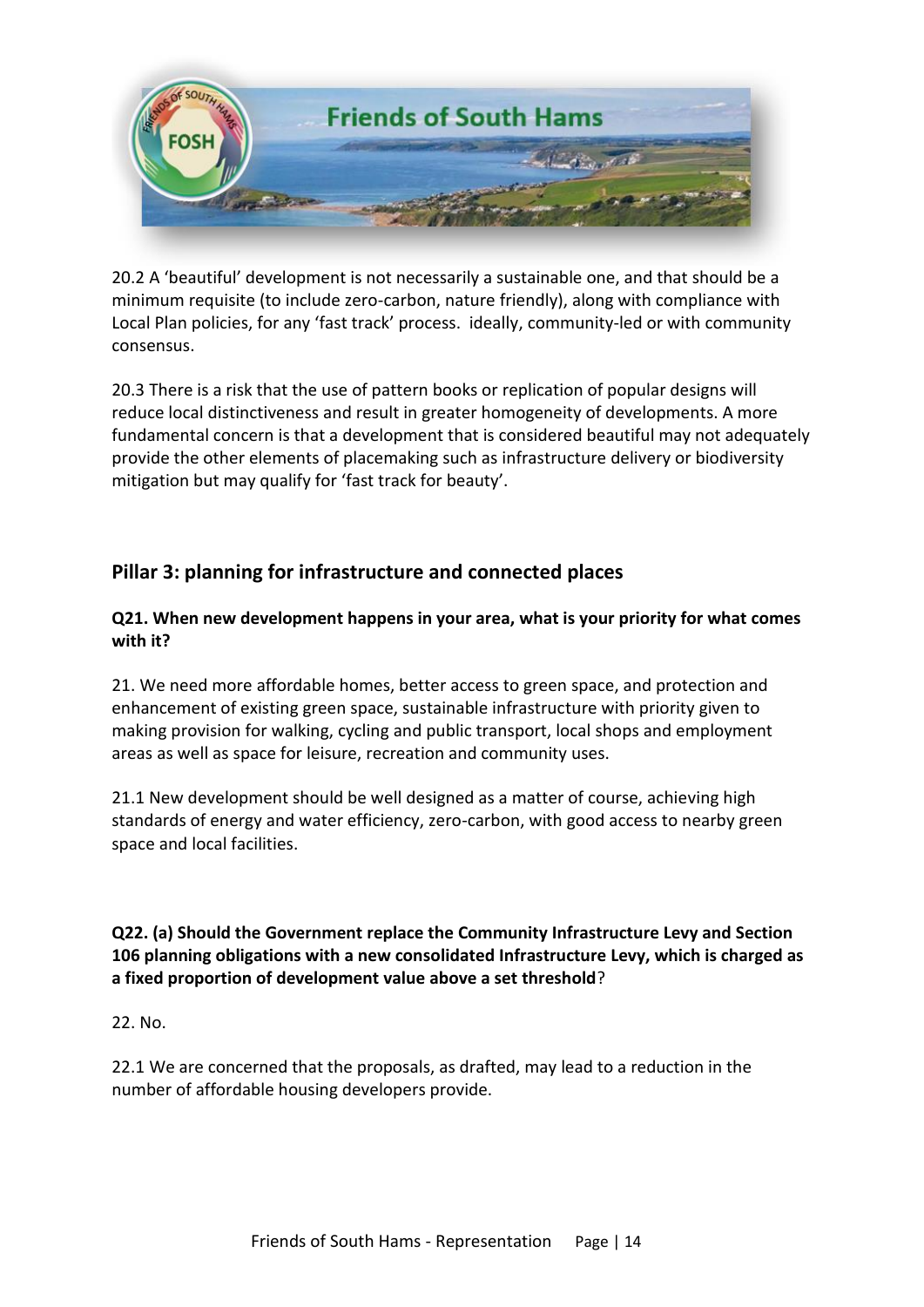

**Q22. (b) Should the Infrastructure Levy rates be set nationally at a single rate, set nationally at an area-specific rate, or set locally?** 

22..2 Set locally.

**Q22. (c) Should the Infrastructure Levy aim to capture the same amount of value overall, or more value, to support greater investment in infrastructure, affordable housing and local communities?** 

22.3 It should aim to capture more value.

22.4 The overall aim should be to secure a greater proportion of the uplift in land value to support greater investment in sustainable infrastructure, affordable housing and local community facilities.

### **Q22. (d) Should we allow local authorities to borrow against the Infrastructure Levy, to support infrastructure delivery in their area?**

22.5 Yes.

22.6 The simplification of this system could reduce some of the time and effort of negotiation, but the method of working it out would be critical, in particular about the amount of funding that would be secured. Community Infrastructure Levy payments cover only a fraction of the cost of the total infrastructure required, and affordable housing provided through development is limited by viability. The new levy payments would continue to be based on development viability, as they are proposed to be based on a proportion of development proceeds above a certain level, so, it is likely, they will still not provide sufficient funding for all the infrastructure required.

22.7 Also, in areas where development viability was more favourable, a higher levy would be paid. This would result in a disproportionate amount of the levy being collected in some areas but no mechanism is suggested to redistribute this to areas where infrastructure need is greatest or where development is less viable (and consequently levy receipts are lower).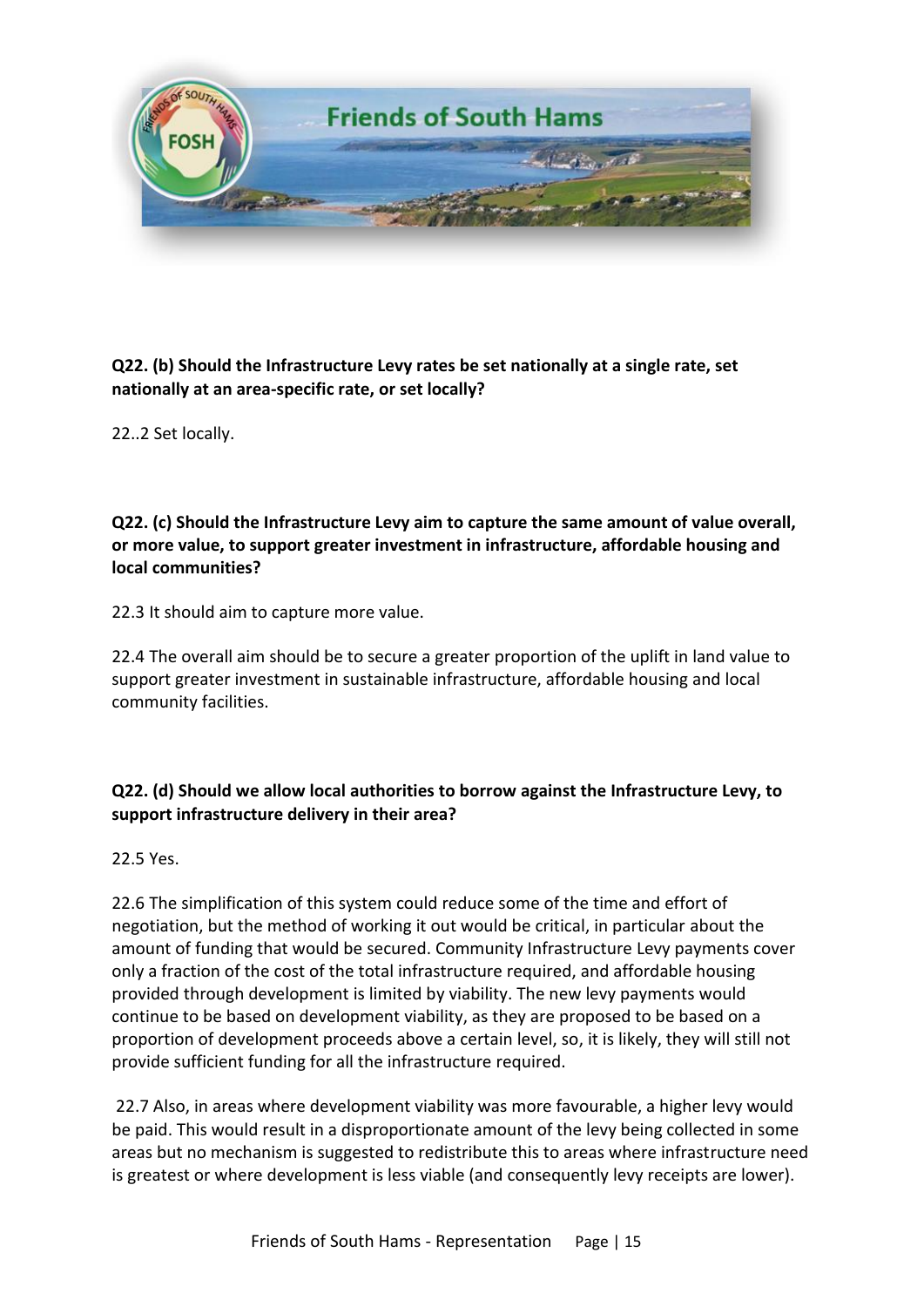

22.8 Section 106 agreements are used not only for securing funding but for in-kind provision and land transfers: it is not clear how these would be achieved under the proposed changes. Their purpose enables development to come forward that would otherwise be unacceptable.

22.9 Allowing for local variation is important to maximise the potential gain from development in the more viable areas and avoid blocking it in the less viable areas, though setting the rates nationally would reduce the burden on local authorities. Many existing development allocations, where land value has already been set, may be unable to accommodate these changes. Payment of the new levy would be due on the occupation of the properties. Contributions payable at the end of the development process may help cashflow but might delay the delivery of important prerequisites. The infrastructure levy must be compliant with the Habitats Regulations where it is being used to provide mitigation for potentially adverse impacts on protected habitats. Payment on the occupation of properties is not likely to be sufficient if the harm has taken place at the start of building

### **Q23. Do you agree that the scope of the reformed Infrastructure Levy should capture changes of use through permitted development rights?**

23. Yes.

23.1 We believe this would increase the levy base and mean that office to residential and agricultural conversions were contributing towards affordable housing.

23.2 It is unfair that development delivered as a result of exercising permitted development rights can sidestep local policy requirements, development impacts and community need for private gain.

23.3 Evidence from academics, sector representatives and the government commissioned research highlights the poor planning outcomes of homes delivered through Permitted Development Rights. Shortcomings include poor design; failing to meet basic space standards; poor residential amenity; lack of affordable housing contributions; impact on business; and lack of infrastructure. The best way to ensure the level of scrutiny required to address these unacceptable impacts on our environment, health and wellbeing are to require a planning application and scrap Permitted Development Rights other than for very minor development.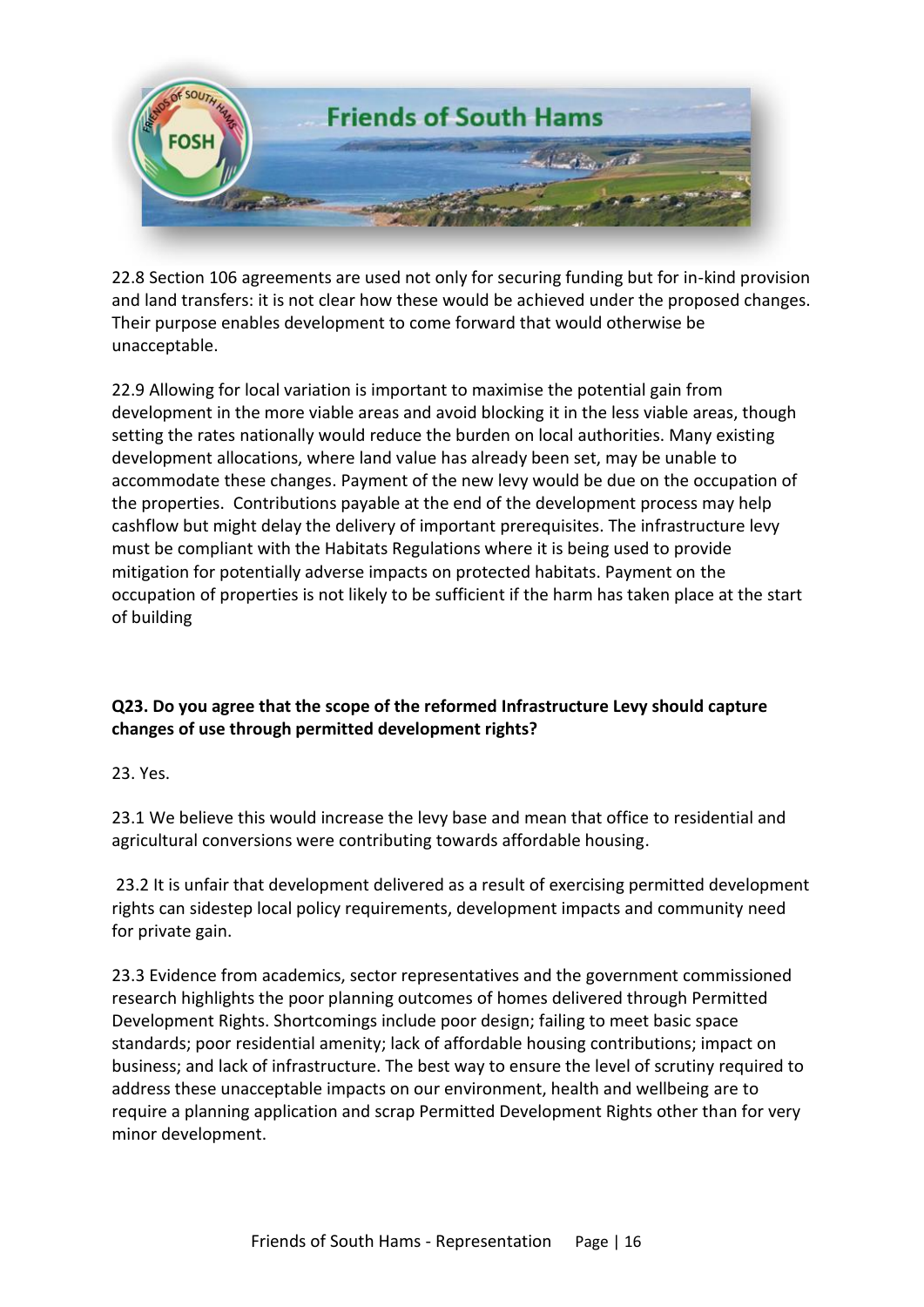

**Q24. (a) Do you agree that we should aim to secure at least the same amount of affordable housing under the Infrastructure Levy, and as much on-site affordable provision, as at present?** 

24. No – We need more

24.1 We need to plan for the delivery of more affordable homes than we do at present. This requires developers to provide more by way of planning obligations and higher levels of direct public investment.

24.2 Loopholes that allow developers to avoid providing affordable housing or reduce the amount they provide on spurious grounds of 'viability' or as a result of exercising permitted development rights, must be closed.

24.3 Provision of affordable housing should be made a mandatory requirement that developers and landowners factor in from the outset when devising schemes and remain committed to on delivery.

24.4 The government should look at increasing overall affordable housing requirements through planning obligations. Therefore, it makes no sense to reduce requirements for small and medium-size housebuilders, as the government is proposing (see the Friends of South Hams separate consultation representation about 'Changes to the Current Planning System' – Annex 1.).

#### **Q24. (b) Should affordable housing be secured as in-kind payment towards the Infrastructure Levy, or as a 'right to purchase' at discounted rates for local authorities?**

24.5 Affordable housing should be provided on-site, to deliver mixed tenure communities where possible.

### **Q24. (c) If an in-kind delivery approach is taken, should we mitigate against local authority overpayment risk?**

24.6 No comment.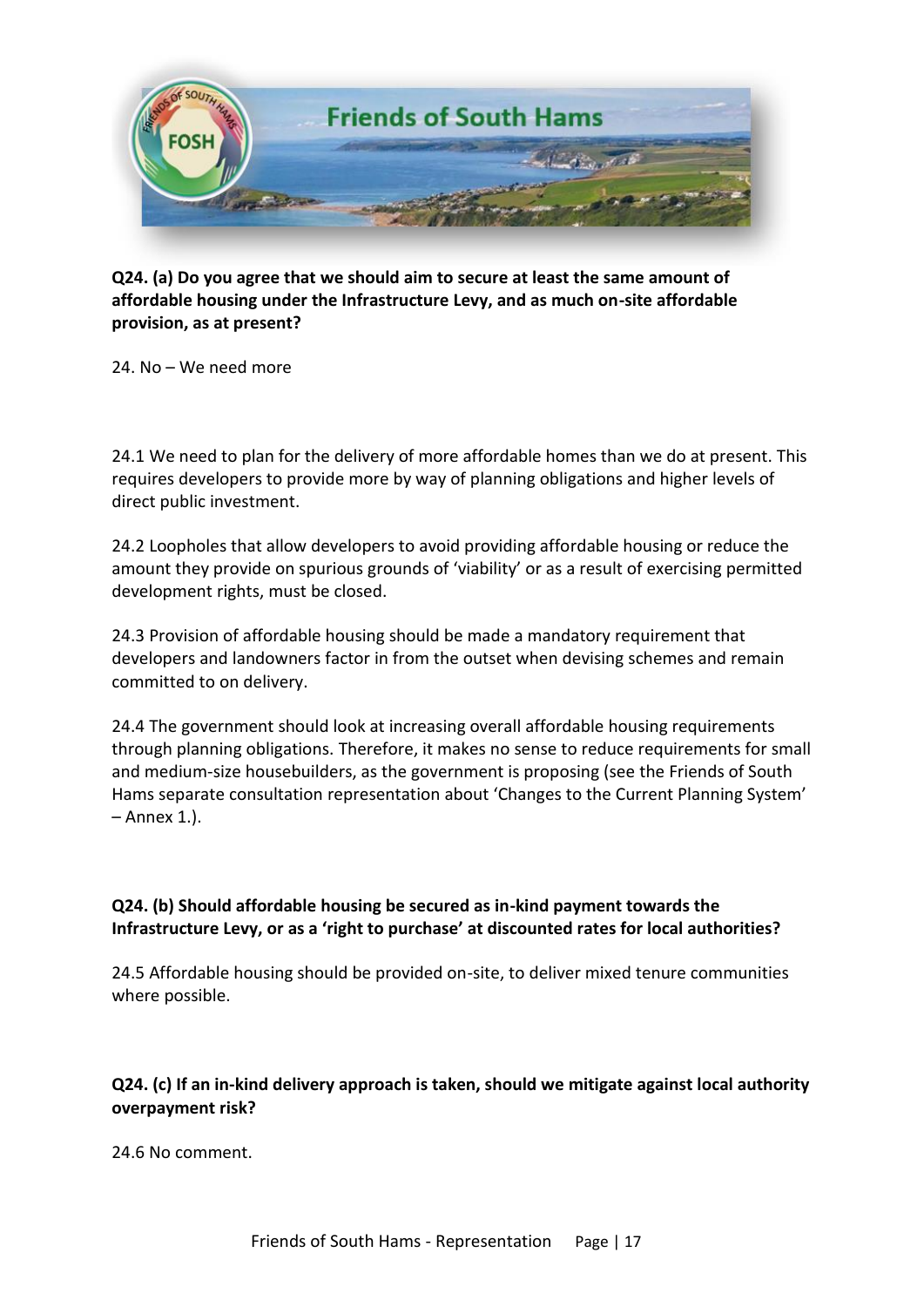

### **Q24. (d) If an in-kind delivery approach is taken, are there additional steps that would need to be taken to support affordable housing quality?**

24.7 No comment

### **Q25. Should local authorities have fewer restrictions over how they spend Infrastructure Levy?**

25. No comment.

# **Q25. (a), Should an affordable housing 'ring-fence' be developed?**

25.1 Yes.

25.2 An affordable housing ring-fence should be developed to ensure monies received are allocated to the delivery of affordable housing.

25.3 It is unlikely that authorities will receive more funding than is necessary to provide 'core infrastructure obligations' and there is a risk of separating the infrastructure benefits of development from the communities in which it takes place. It would also be important to ring-fence the funding for affordable housing, to ensure ongoing provision.

**Q26. Do you have any views on the potential impact of the proposals raised in this consultation on people with protected characteristics as defined in section 149 of the Equality Act 2010?** 

26. Yes. We are concerned that these reforms, were they to go ahead, would disproportionately affect vulnerable groups. This would be the result of a planning system that is poorly designed to cater for their needs, which restricts councils in setting local policy and where a key stage of the planning process, whereby communities and councils have their say whether development can go ahead and if so, in what form, is to be omitted.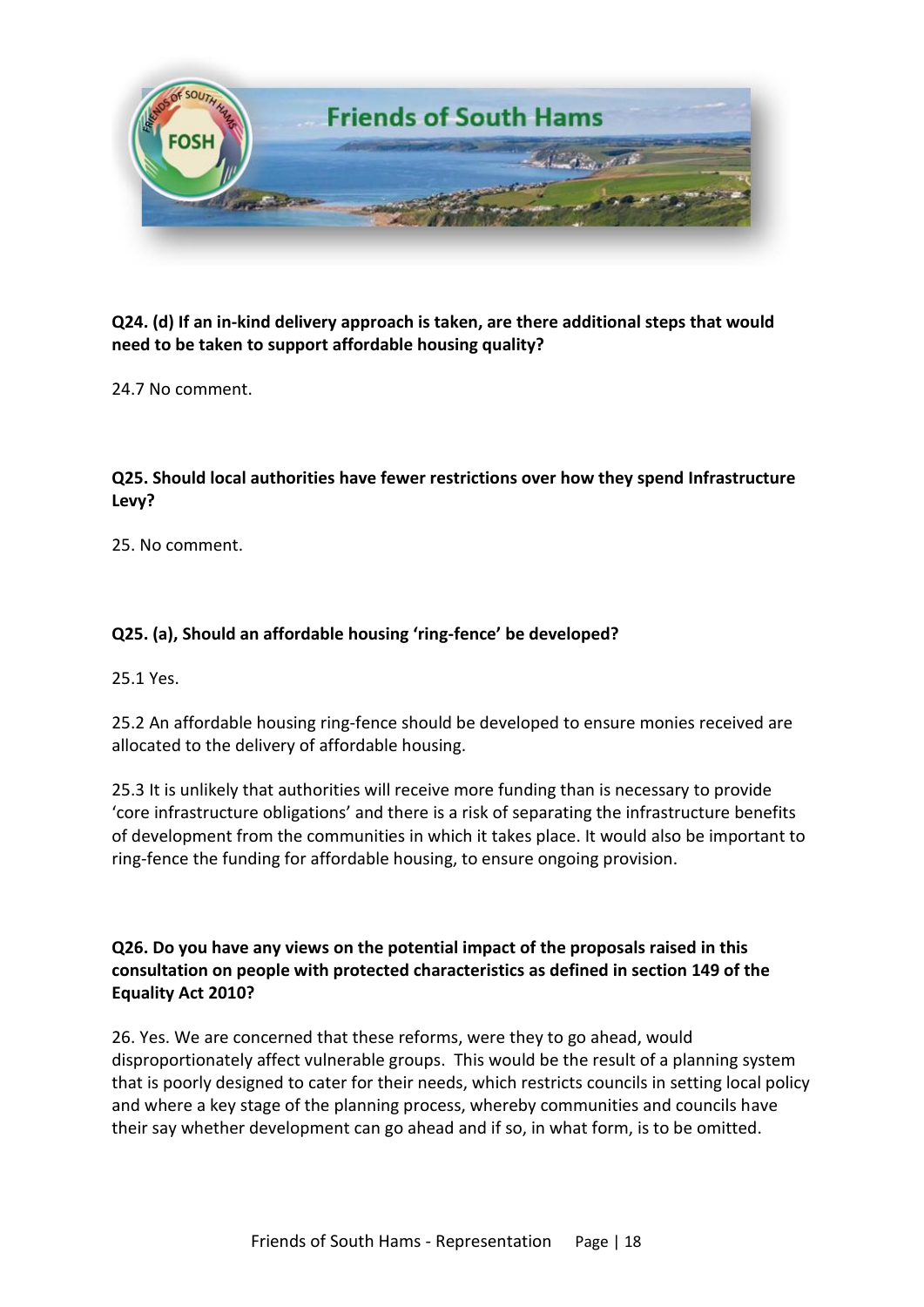

# **Additional comments**

#### **Opportunity missed**

27. We are deeply concerned that the government's current proposals fail to address the provision of social housing. It is our view that simply building more market price homes isn't enough to help many of those who are faced with the housing crisis, because this is only likely to influence prices over the long-term. We do not believe that simply aiming to reduce house prices by increasing the supply in some places will solve the current crisis. We suggest that to make homes more affordable we have to **build more affordable homes**.

#### **The economic impact of social housing**

29. For every £100 million invested in affordable housing supply via both public and private finance generates £210 million of economic output in the wider economy and sustains 1,270 jobs.

30. For decades housing built and managed by councils and housing associations was a source of pride, security and a start in life. Labour and Conservative Governments saw this as essential in meeting people's housing needs and aspirations.

### **31. We highly recommend that the government considers enabling Local Authorities to re-engage in developing social housing for rent.**

Ian Bryan

23rd October 2020

For and on behalf of the 'Friends of South Hams'

Written replies to FOSH, 1 Croft Road, Salcombe, Devon, TQ8 8DZ

**Email**: [friendsofthesouthhams@gmail.com](mailto:friendsofthesouthhams@gmail.com)  [FOSH Web](https://friendsofsouthhams.com/)  [FOSH Facebook](https://www.facebook.com/friendsofsouthhams)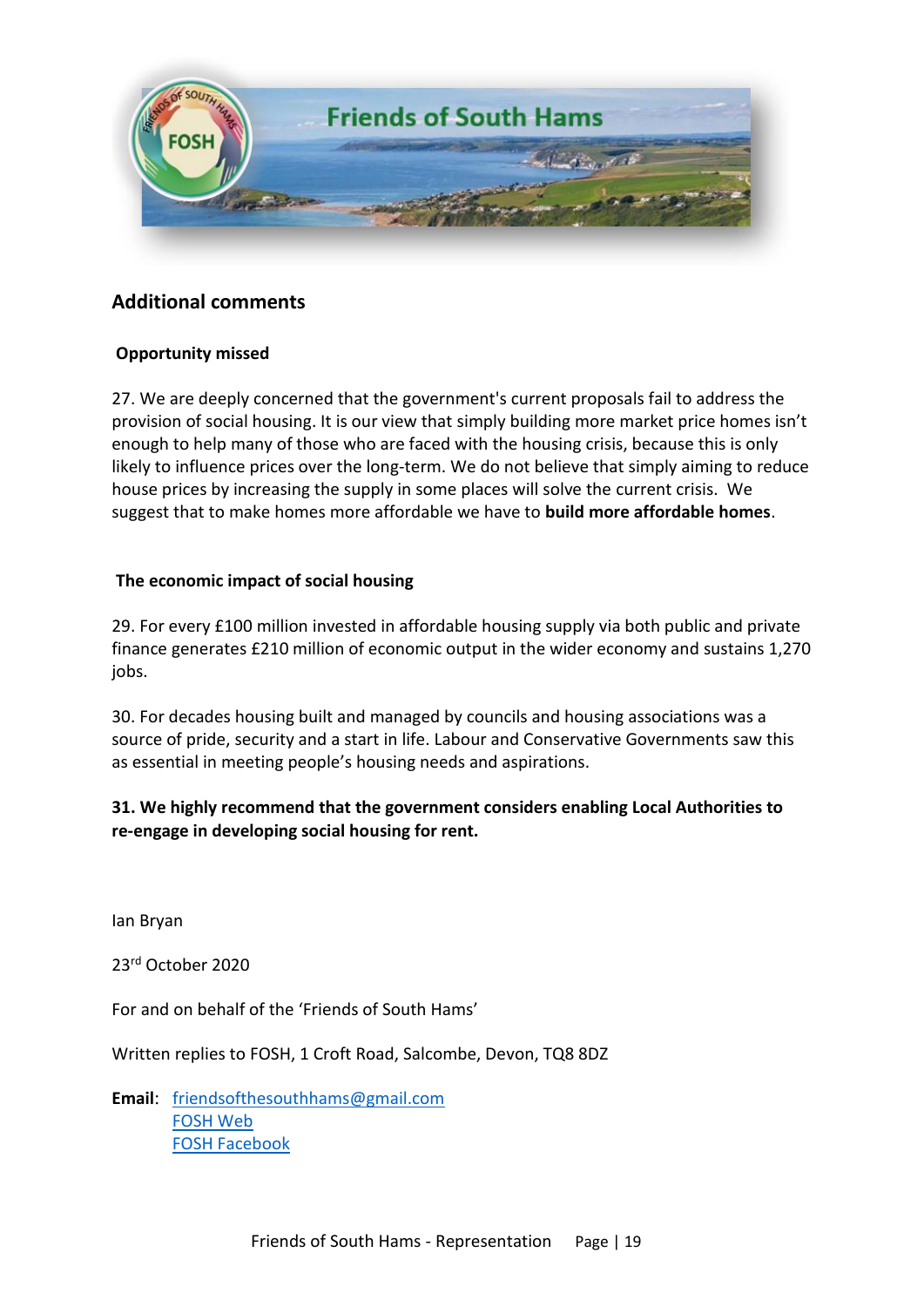

**ANNEX 1**.

# **Friends of South Hams**

### **Changes to the current planning system consultation**

Ministry of Housing, Communities and Local Government, 3rd Floor, South East Fry Building, 2 Marsham Street, LONDON SW1P 4DF

[TechnicalPlanningConsultation@communities.gov.uk](mailto:TechnicalPlanningConsultation@communities.gov.uk)

29th September 2020

#### **Friends of South Hams Representation.**

- 1. A key part of this consultation is to seek engagement from a wide range of people on the proposed changes to the current planning system.
- 2. The 'Friends of South Hams' are a community group who effectively campaign to protect the South Hams and its countryside, in particular, the South Devon Area of Outstanding Natural Beauty, and to ensure that development is appropriate, in the right place, so that it benefits the local community and visitors.
- 3. The range of proposals contained in the 'Changes to the Existing Planning System' consultation is aimed at significantly increasing the number of homes that would be built in the South Hams.
- 4. We note that no evidence has been presented by the Government that a higher level of housebuilding will have the intended outcome of reducing average house prices in our area, still less that there will be any benefit for existing residents trying to step onto or climb the housing ladder.
- 5. The two current consultations have nothing substantial to say about the national climate emergency or impact on creating a greener environment.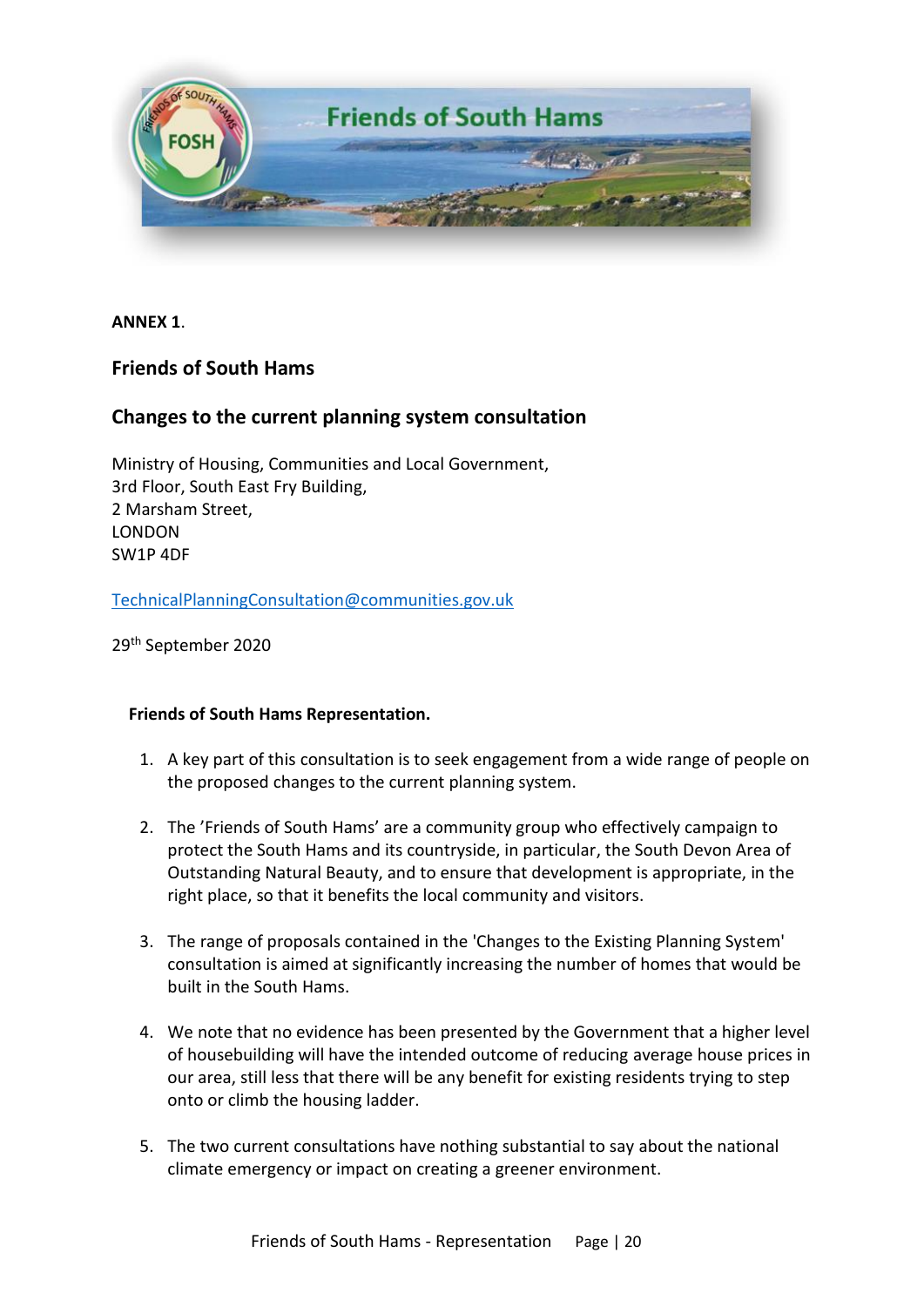

6. We do not believe that the Government's recently announced commitment to 'protect' 400,000 hectares of the English countryside, to support the recovery of nature, will have a significant effect on the already highly protected South Hams and that the threat to the area from the higher housebuilding numbers is increased by the proposed changes to the existing planning system.

#### **Inappropriate development**

7. We argue, that there is little justification for the proposed increase in the housebuilding requirement and we also believe that the risks of inappropriate development will increase.

#### **Reducing the supply of affordable homes**

8. There is also a range of other proposals in the consultation document which would affect the provision 'First Homes'. We believe the proposals to change the threshold for developer contributions by temporarily lifting the small site's threshold below which developers do not need to contribute to affordable housing, from 10 to up to 40 or 50 units to support SME builders is likely to significantly reduce the supply of affordable homes in our area, where the majority of sites are under the proposed threshold.

#### **Harming the environment**

9. We believe that the activities that are detailed here (i.e. increasing the number of homes that the council would be required to provide for in the Local Plan) would have a significant negative impact on our environment. At the moment there are no details in the consultation document in terms of how this would be addressed.

#### **Need for affordable rented housing**

10. The overwhelming need in rural areas is for affordable rented housing. Requiring 25% of affordable housing contributions to be First Homes will squeeze out affordable rented housing. Given the high house prices and relatively low rural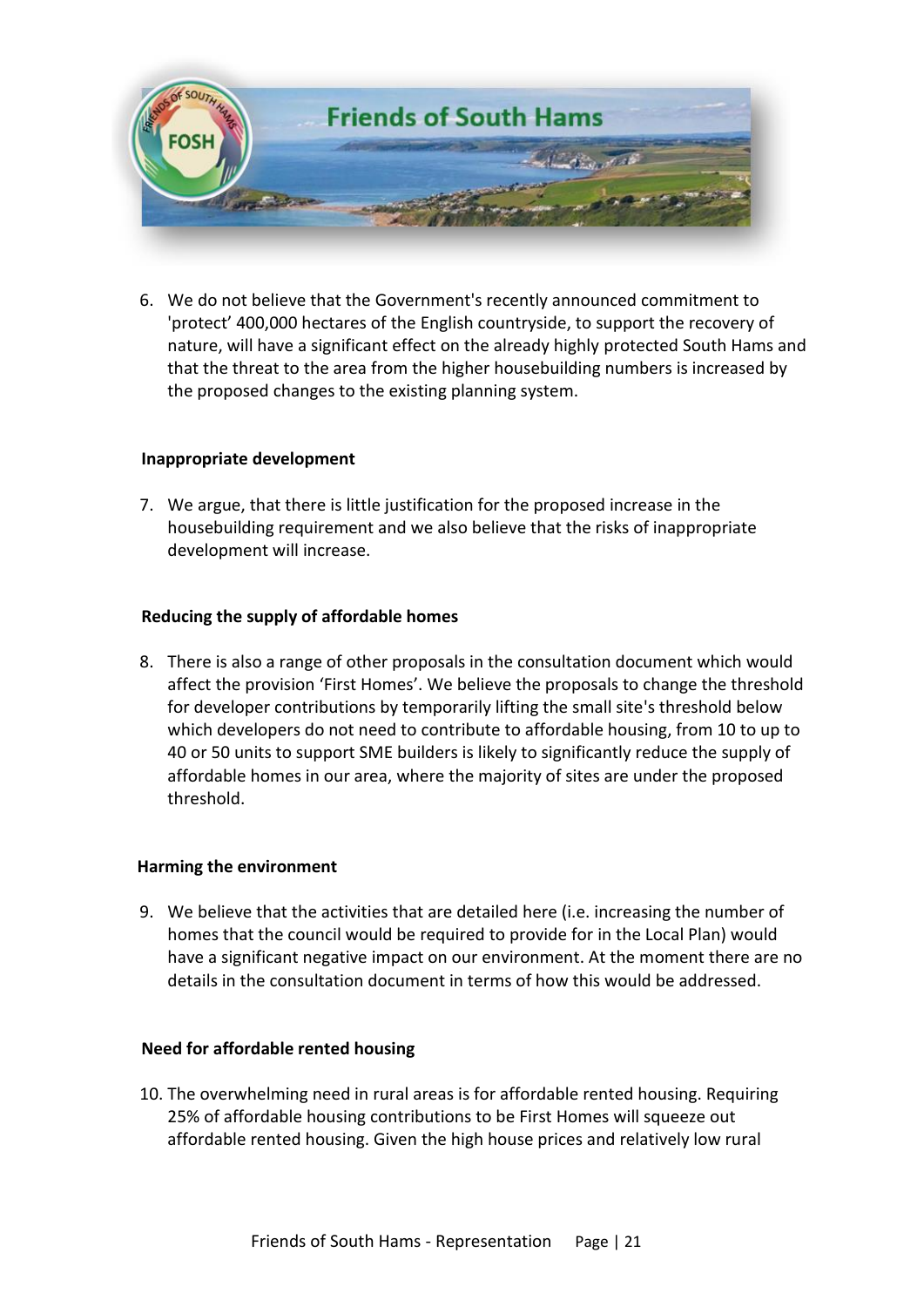

incomes, the national price and income caps will make First Homes unaffordable to many South Hams rural residents.

#### **Revised standard methodology**

11. The revised standard methodology and the removal of the existing 'cap' would, we believe, increase the housing requirement for the South Hams from the current estimate of 324 to 760 dwellings, an increase of 137% in the number of houses which need to be built annually in the district.

#### **Not compatible**

12. Given the constraints on development arising from the protected areas, such as the South Devon Area of Outstanding Natural Beauty, we do not see how this proposed level of development could be compatible with the Local Authorities' existing sustainability, bio-diversity and environmental objectives.

#### **Widely held views**

13. We also believe that our view is shared by a number Parish and Town Councils, and local planning authorities in Devon and other parts of the South West of England which would also see substantial increases in the number of privately owned homes that they would need to provide in their Local Plan, due to the increased emphasis in the current proposals on the affordability factor.

 **We, therefore, object to the use of the revised formula simply to increase the**  the **number of privately owned homes in the South Hams.**

#### **Steep property ladder**

14. Whilst the discount for First Homes would be a good financial incentive and allow a greater number of people onto the first rung of the housing property ladder, there is little detail in the proposals as to how the subsequent sale of a property will ensure that the home remains affordable in the future. We believe that the schemes will create a wide gap between what is affordable as the 'first rung on the property ladder' and that of the second rung property – for which no discount is available. If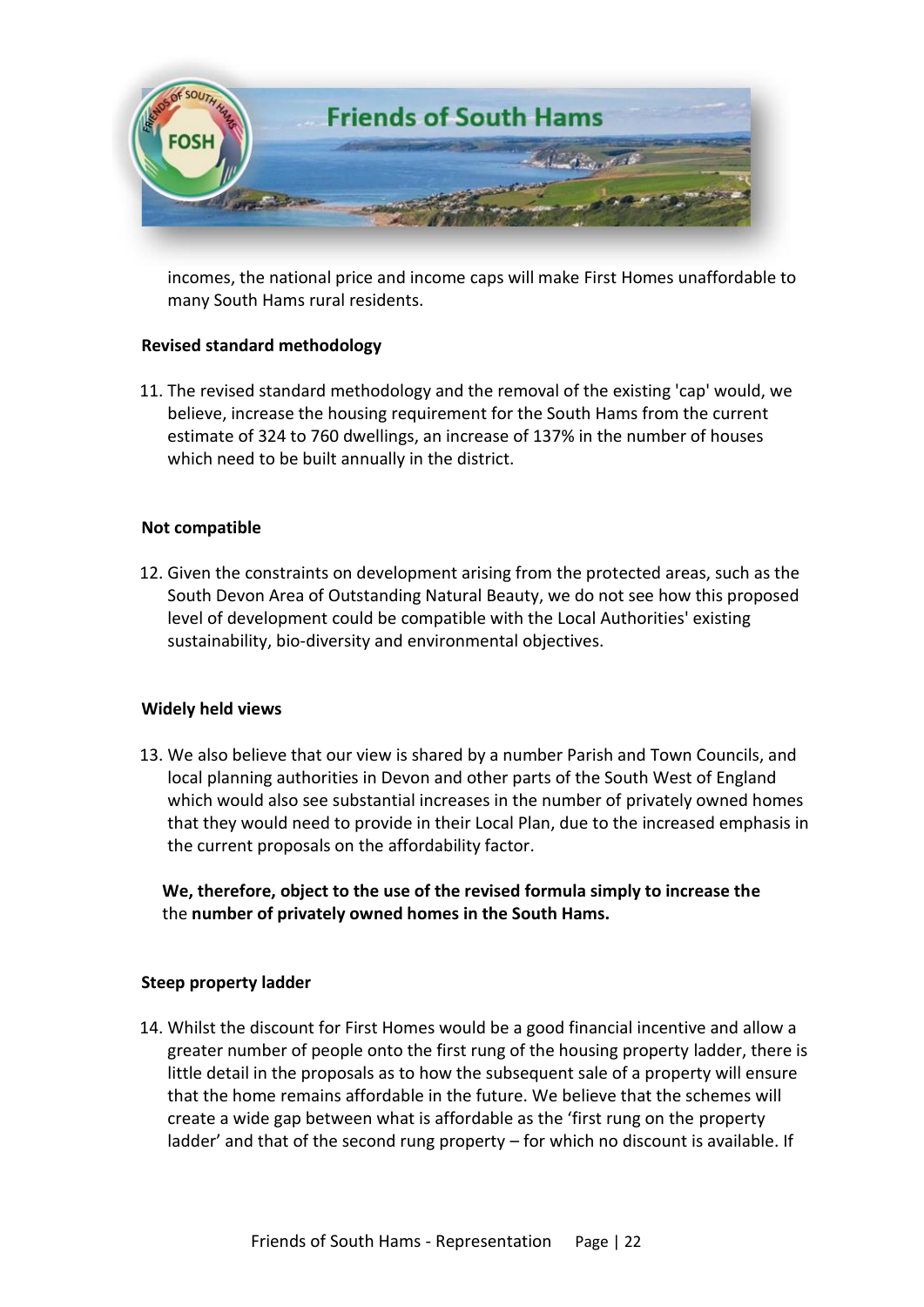

house prices were stabilised (by increasing supply) then moving on from the First Home may be as difficult as joining the market in the first place.

#### **No explanation**

15. The government has not explained clearly in the consultation on how the proposed changes would specifically benefit SME builders.

#### **Unaffordable housing**

**16.** We also believe that the change in the threshold for the provision of affordable housing is inconsistent with the government's concerns to promote affordability. The proposal seems to be inconsistent with the justification for a revision to the standard methodology to address the issue of affordability. Our Local Authority would be prevented from asking developers to provide affordable housing for sites that fall under a new threshold. **We, therefore, object to the proposals in this consultation document to increase the threshold from 10 homes to 40 or 50 at which contributions for affordable housing can be obtained.**

#### **Permission in Principle**

- 17. It is proposed to extend the current 'Permission in Principle' (PIP) arrangements to major development so landowners and developers would have a fast route to secure the principle of development for housing, without having to present detailed plans first.
- 18. We are concerned that extending the scope of PIPs to housing developments up to 150 homes i.e. below the current Environmental Impact Assessment threshold, that the community would only be able to comment on the principle of development and would only have limited information about the planning proposal and very limited consultation time to respond.

#### **We therefore strongly object to the proposals for an expanded role of PIPs.**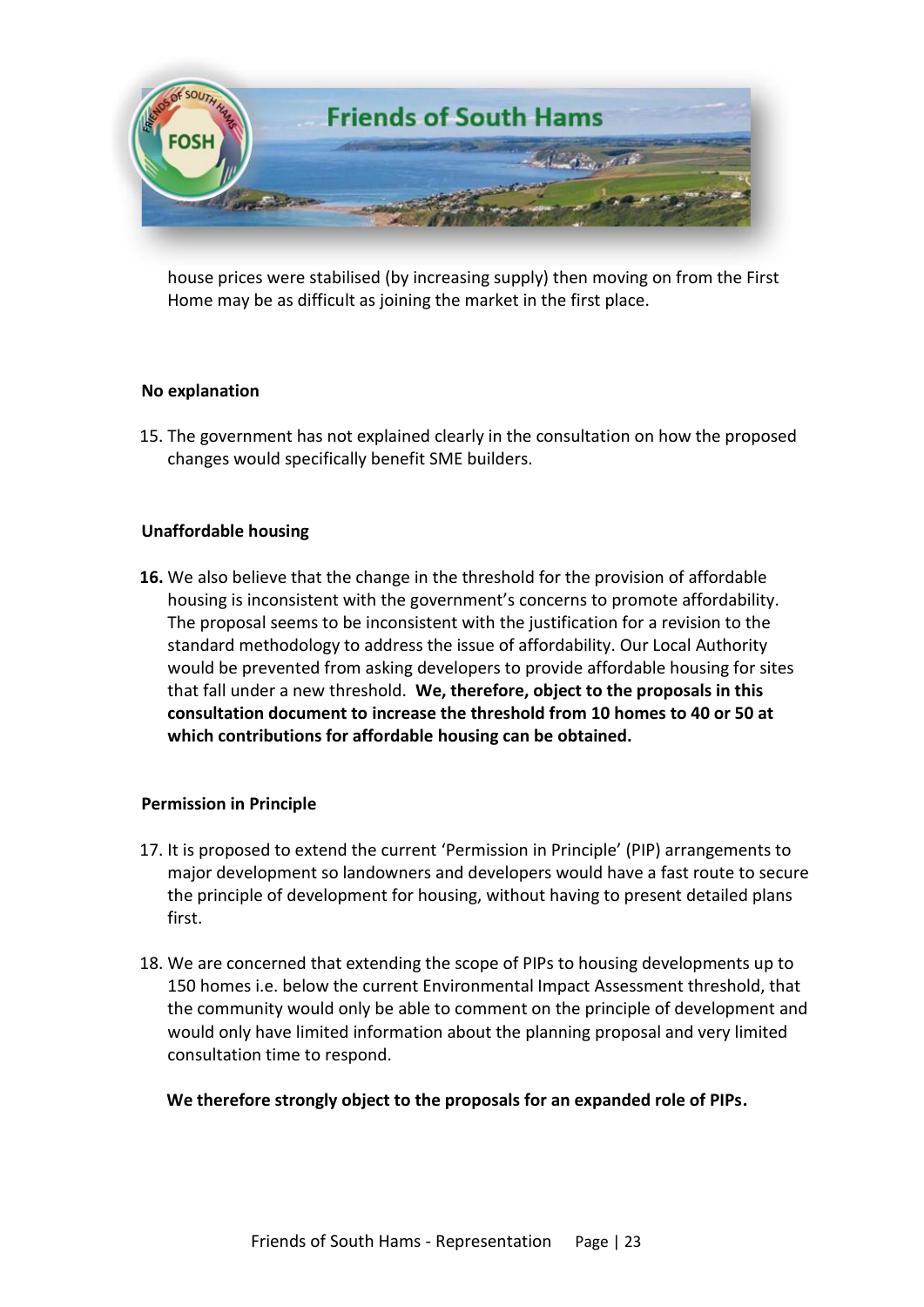

#### **Opportunity missed**

19. We are deeply concerned that the government's current proposals fail to address the provision of social housing. It is our view that simply building more market price homes isn't enough to help many of those who are faced with the housing crisis, because this is only likely to influence prices over the long-term. We do not believe that simply aiming to reduce house prices by increasing the supply in some places will solve the current crisis. We suggest that to make homes more affordable we have to **build more affordable homes**.

#### **The economic impact of social housing**

- 20. For every £100 million invested in affordable housing supply via both public and private finance generates £210 million of economic output in the wider economy and sustains 1,270 jobs.<sup>1.</sup>
- 21. For decades housing built and managed by councils and housing associations was a source of pride, security and a start in life. Labour and Conservative Governments saw this as essential in meeting people's housing needs and aspirations.

 **We highly recommend that the government considers enabling Local Authorities to re-engage in developing social housing for rent.** 

#### **Summary:**

- **Question 6. We object to the use of the revised formula simply to increase the number of privately owned homes in the South Hams**
- **Question 15. We object to the proposals in this consultation document to increase the threshold from 10 homes to 40 or 50 at which contributions for affordable housing can be obtained**
- **Question 24. We strongly object to the proposals for an expanded role of PIPs.**